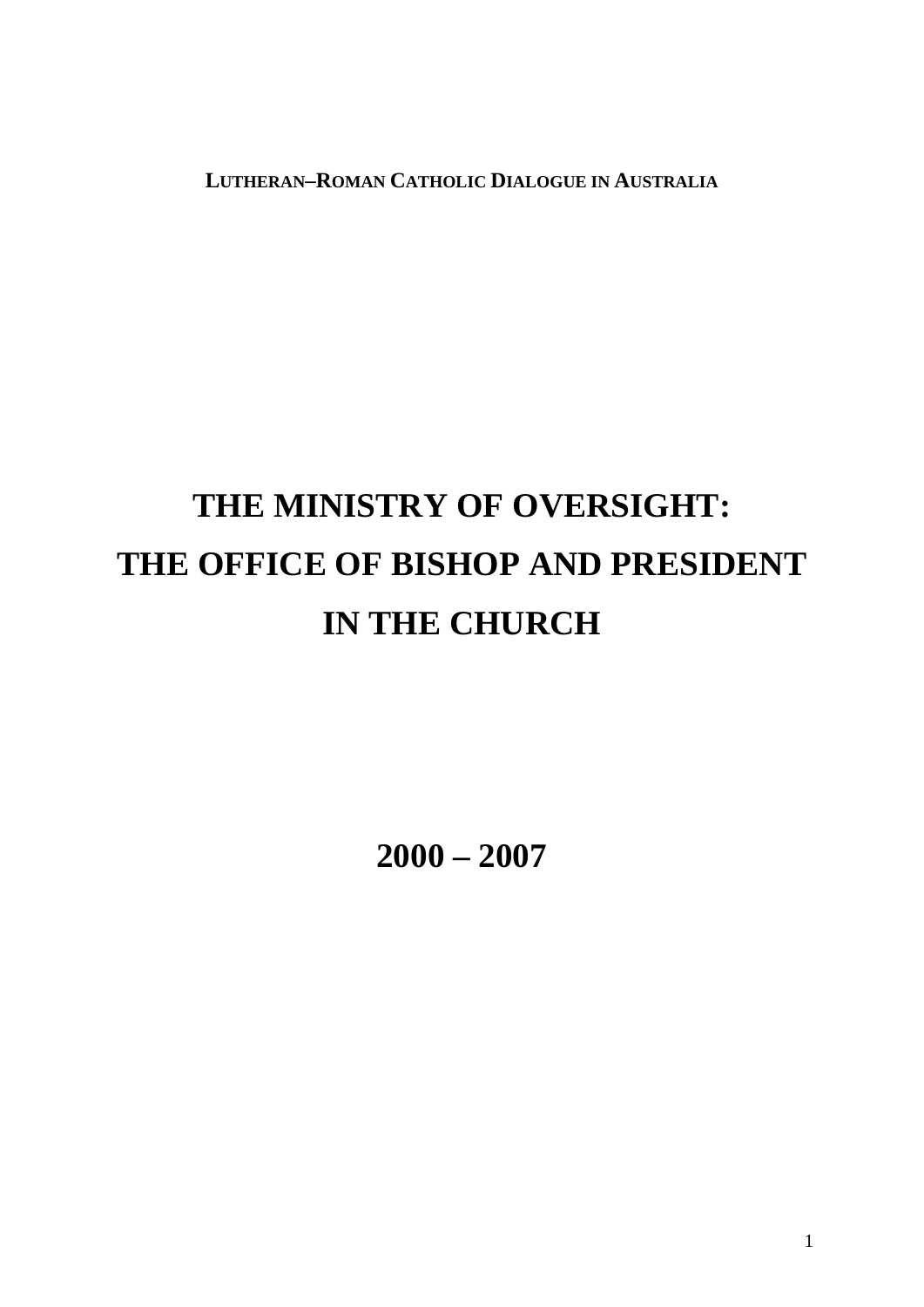## **Introduction**

1. The solemn confirmation of the *Joint Declaration on the Doctrine of Justification* in Augsburg on 31 October 1999 brought great joy to the Lutheran and Roman Catholic churches throughout the world. In our part of the globe the joy was shared and heightened by the earlier (1998) work of the national dialogue: *Justification: A Common Statement of the Australian Lutheran–Roman Catholic Dialogue*. Our churches had reached a common understanding of a doctrine that was at the heart of the divisions of the sixteenth century. However, our deeper unity not only encouraged us, it also drew attention to issues that still divide us.

2. In August 2000, a declaration from the Roman Catholic Congregation for the Doctrine of the Faith confronted our dialogue with one of these significant issues. That declaration, *Dominus Iesus*, raised the question of the role of bishops in other Christian churches and restated the Roman Catholic teaching about the essential place of the episcopate in the church. Over the last seven years in response to this question, the Australian Lutheran–Roman Catholic Dialogue has discussed the office of bishop and president in the church and *The Ministry of Oversight* is the result.

3. In this statement we have sought to express the way in which each tradition understands the ministry of oversight. It begins with an exploration of oversight in the New Testament, followed by a history of the ministry of oversight in our common and separate traditions. The following chapters work toward a common understanding of bishops and presidents in the church and discuss some central theological concepts that shape our view: divine institution; oversight as a gift to the church; apostolic succession; synodality; and the relationship between the Roman Catholic episcopate and the Lutheran pastorate. It concludes with proposals for future steps that both our churches can take as we move towards reconciliation.

4. Throughout our dialogue we have been conscious that the mission of Jesus, to draw all into the one communion of God, underpins the theological and historical bases on which the exercise of oversight in the church is built. We seek to be faithful to that mission and we see this statement as both a further exploration of the unity we have in Christ, and an expression of our hope that the unity for which Jesus prayed can be better expressed visibly among us. With gratitude to God, we entrust to our churches the results of our work, prayer and reflection on the ministry of oversight.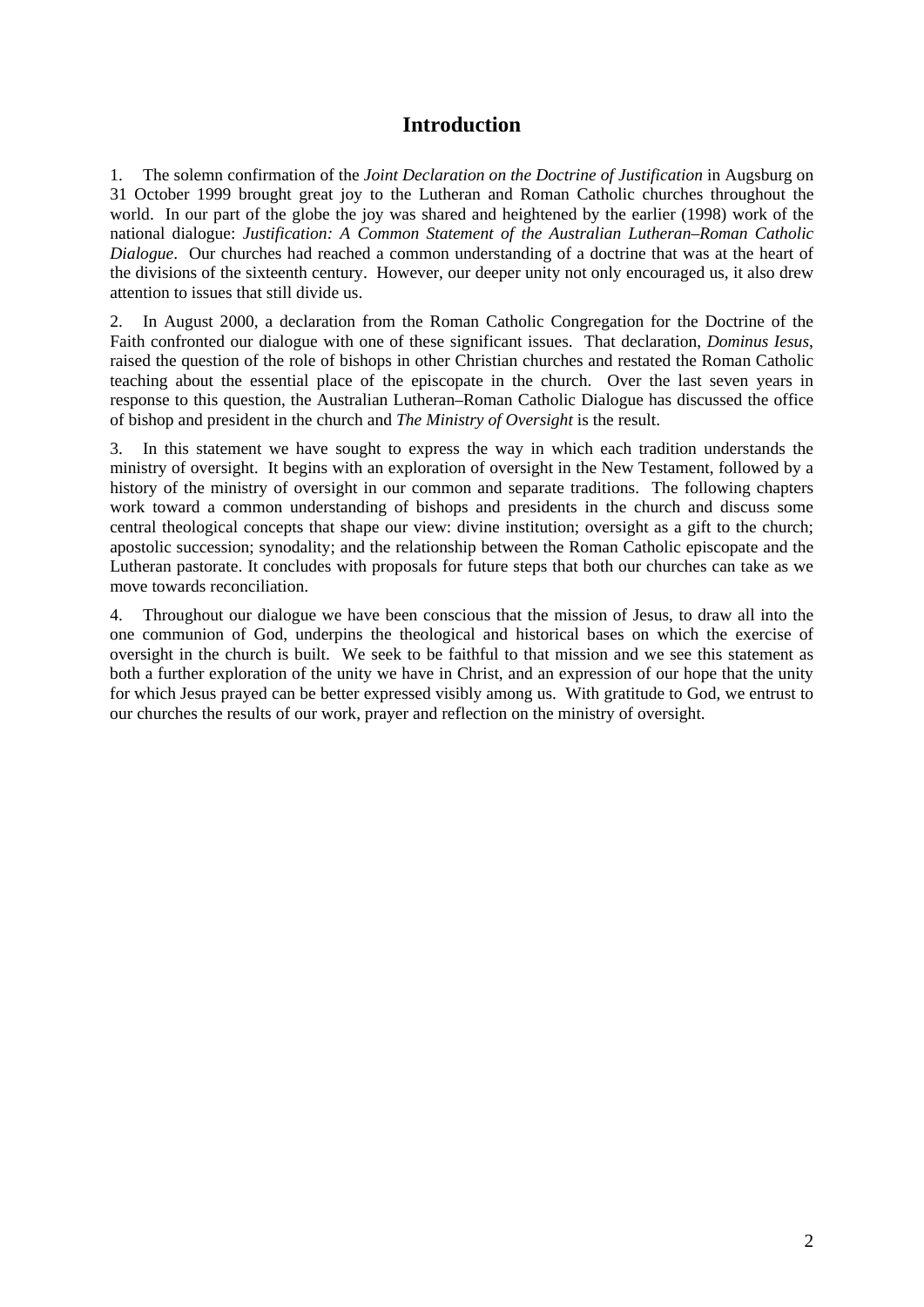# **1. Oversight: A Developing Understanding**

#### *Oversight in the New Testament period*

5. All discussion about the emergence of the office of bishop in the New Testament must be located within the broader context of discussions concerning ministry and leadership roles in the apostolic age.

6. From a larger group of disciples Jesus chose an inner circle of twelve to be with him. Among the evangelists it is Luke who regularly uses the title 'apostles' for those who were pre-eminently witnesses of all Jesus said and did, especially of his resurrection.<sup>[1](#page-2-0)</sup> Matthew and Mark use the title only once, and John never calls the disciples 'apostles'. It should be noted that a number of biblical scholars conclude that the twelve were not at first called apostles, but that this term emerged in the context of Christian mission.

7. Paul claimed to be called by Christ as an apostle to preach to the Gentiles.<sup>[2](#page-2-1)</sup> He speaks of the twelve and then 'of all the apostles' (1 Cor 15:5-7). Paul names as apostles some who went before him, and among these Paul includes James the Lord's brother, who was not one of the twelve (Gal 1:17-19).

8. The fact that Paul argues for the right to be called an apostle is an indication that for a time the use of the title was quite fluid among early Christian communities. In fact, the New Testament writings witness a tremendous variety not only in the use of the term 'apostle' (*apostolos*), but also for other ministry roles. Indeed, there is no fixed conception of ministry and no three-fold division until after the New Testament period. The term 'elder' (*presbuteros*) for a Christian leader occurs in Acts, James, 2 and [3](#page-2-2) John and the pastoral letters,<sup>3</sup> but never in Paul's undisputed letters. The cultic title priest (*hiereus)* does not occur in the New Testament in reference to Christian ministry. The role of *diakonos* (lit. servant/minister) conveys a variety of senses, and is used for both men and women. The type of church structures found in Paul differs from those found in Matthew, John and Luke-Acts.

9. The term *episkopos* reflects the religious background out of which the New Testament itself came. In the Greek Old Testament (the Septuagint) the word appears frequently for those leading in one capacity or another.<sup>[4](#page-2-3)</sup> In the Qumran community there is evidence of an overseer (*mebaqqer*), who may or may not have been a priest, who knew the Law and made doctrinal and administrative decisions.<sup>[5](#page-2-4)</sup> The synagogue may be a possible source of influence since the earliest Christian house churches arose directly from the synagogue. Thus there may be a correlation between certain roles in Jewish synagogue life and the emergence of the *episkopos* and the *diakonos* in early Christian  $commu$ nities.<sup>[6](#page-2-5)</sup>

10. A difficulty exists in coming to an understanding of oversight in the New Testament because no clear distinction is made between *episkopos* and *presbuteros*. In Acts, Luke uses both terms in reference to the same group in the church at Ephesus. In Acts 20:17, Paul sends a message asking the elders (*presbuteroi*) of the church to meet him. In Acts 20:28 Paul urges the same group to keep watch over themselves and the flock of which the Holy Spirit has made them overseers (*episkopoi*) to shepherd the church of God. The term clearly relates to a pastoral function.

11. The Letter to Titus also indicates the interchangeability of the terms *episkopos* and *presbuteros* in the New Testament. In 1:5-6 the writer exhorts Titus to appoint elders (*presbuteroi*) in every town in Crete and outlines the characteristics expected of them. In 1:7-9, still referring to the same appointees and their characteristics, the writer uses the term overseers (*episkopoi*) and solemnly charges them to

 $\frac{1}{1}$ Luke 6:13; 24:48; Acts 1:8,22; 2:32; 3:15; 5:32.

<span id="page-2-1"></span><span id="page-2-0"></span> $\overline{2}$ Rom 1:1; 1 Cor 1:1; 9:1,5.

<span id="page-2-2"></span><sup>3</sup> Acts 14:23; 15:2, 4, 6, 22, 23; 16:4; 20:17; 21:18; 1 Tim 5:17; Titus 1:5; 2 John 1:1; 3 John 1:1.

<span id="page-2-3"></span><sup>4</sup> 2 Kgs 11:19; 2 Chron 24:12,17; Neh 11:9,14, 22; 12:42; Isa 60:17; 1 Macc 1:51

<span id="page-2-4"></span><sup>5</sup> 1 QS 6:12,14,20; CD 13:6–9; 14:9–12

<span id="page-2-5"></span><sup>6</sup> cf. Epiphanius *Pan.* XXX, 18; 1 Cor 4:1.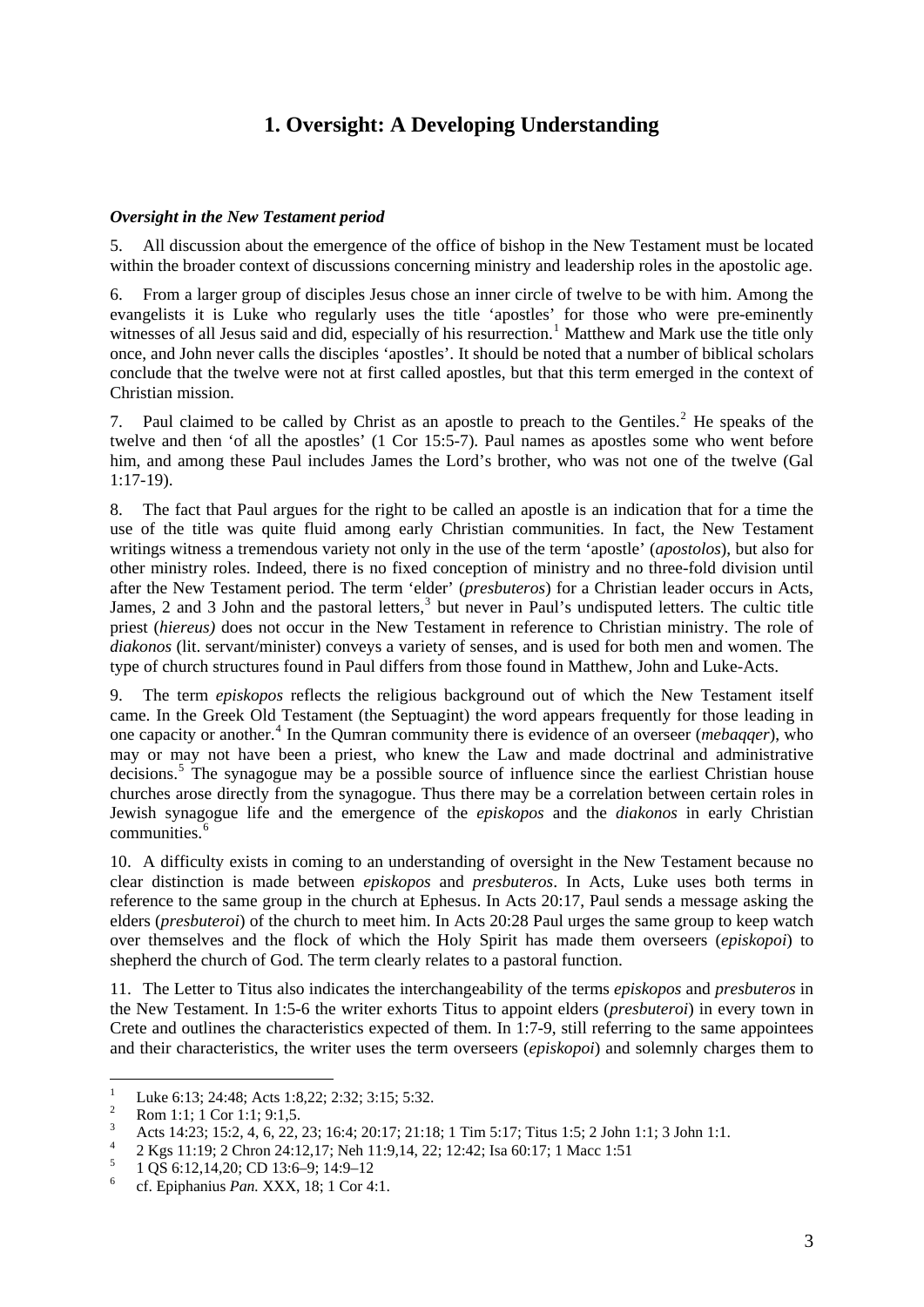instruct in sound doctrine. It appears that an emerging role of these appointees was to present sound doctrine and defend it against contradiction. In Titus 1:7 the overseer is referred to as God's steward (*oikonomos*). In a parallel passage in 1 Timothy 3:1-7 the writer outlines the characteristics of anyone who aspires to the oversight (*episkope*). The overseer (*episkopos*) is presented as caring for God's church (*ekklesia*). No reference is made to the term elder (*presbuteros*).

12. In Philippians 1:1 Paul identifies his addressees as the saints in Christ Jesus who are at Philippi, with the overseers (*episkopoi*) and deacons. The plural is used of the overseers as well as of the deacons, thus indicating the presence of more than one *episkopos* in a community. In 1 Peter 2:25 *episkopos* with the sense of 'guardian' is used of Christ. It is used in conjunction with the pastoral term 'shepherd'.

13. In Acts 1:16-26 the eleven choose Matthias, as one who accompanied them during the time that Jesus was with them, to replace Judas in the ministry and apostolate (*diakonia* and *aposteles*). It is clear that the eleven choose Matthias to complete the number twelve. Peter grounds the need to replace Judas in the words of Ps 108:8/109:8: 'Let another take his office/position' (Septuagint: *episkope*). The number twelve connects the ministry and apostolate of the twelve with Luke's story of Israel renewed in Jesus.

14. The only other usage of the terms *episkopos* or *episkope* in the New Testament which may be relevant to our understanding of oversight occurs in a variant reading of 1 Peter 5:2 where the author exhorts the elders (*presbuteroi*) among them 'to exercise the oversight' (*episkopeo*). In Luke 19:44 and in 1 Peter 2:12 the word *episkope* is used in the sense of 'time of visitation'.

15. From the New Testament evidence, we may conclude that ministry in the early church took diverse forms. At this stage there was no clear distinction between *presbuteros* and *episkopos*. Investigation of the terms *episkopos* and e*piskope* indicates that the *episkopoi* performed various leadership functions that included teaching, managing, admonishing, and generally supporting the mission and life of the church. It appears that the oversight was a pastoral and administrative function whose stewardship was the care of God's church.

#### *Oversight in the Period from the Early Church to the Reformation*

16. Behind the eventual emergence of the office of bishop are the questions that the church faced with the death of the twelve: How can unity be maintained? Who has the right and responsibility of teaching authoritatively in the name of Jesus? How can authenticity in teaching be ensured? In the first three centuries the following factors also played a significant role: confusion of identity among the followers of Christ (should they still adhere to Jewish practice?); the rise of various charismatic leaders with conflicting claims to authority (e.g. Montanus and Marcion); and the lack of an agreedupon body of New Testament scripture. In this climate leaders were needed to safeguard the teachings of Jesus and the apostolic church and who could guide a community carefully along a path consistent with them.

17. The first Christian communities organised their leadership around the synagogue model of elders, prophets and preachers. As Christianity grew and spread, other models were adopted. Terminology used to describe the persons holding the position of oversight was also varied, as were the functions associated with the role.

18. Within this diversity, as early as the first decades of the second century, Ignatius of Antioch was able to claim as a fact the threefold office comprising overseers (*episkopoi*), presbyters (*presbuteroi*) and deacons (*diakonoi*).<sup>[7](#page-3-0)</sup> The model of one bishop leading the local Christian community in one town or city is emerging. It is the bishop (*episkopos*) who supervises the community in the place of God, the source of all ministry. Deacons are intimately involved in service of the community under the supervision of the bishop, and the presbyters form a council around the bishop. Without the bishop, who supervises all ecclesial activities, no church function has validity. It is clear that, even though

<span id="page-3-0"></span><sup>1</sup> 7 *Ad Magn*. 6:1.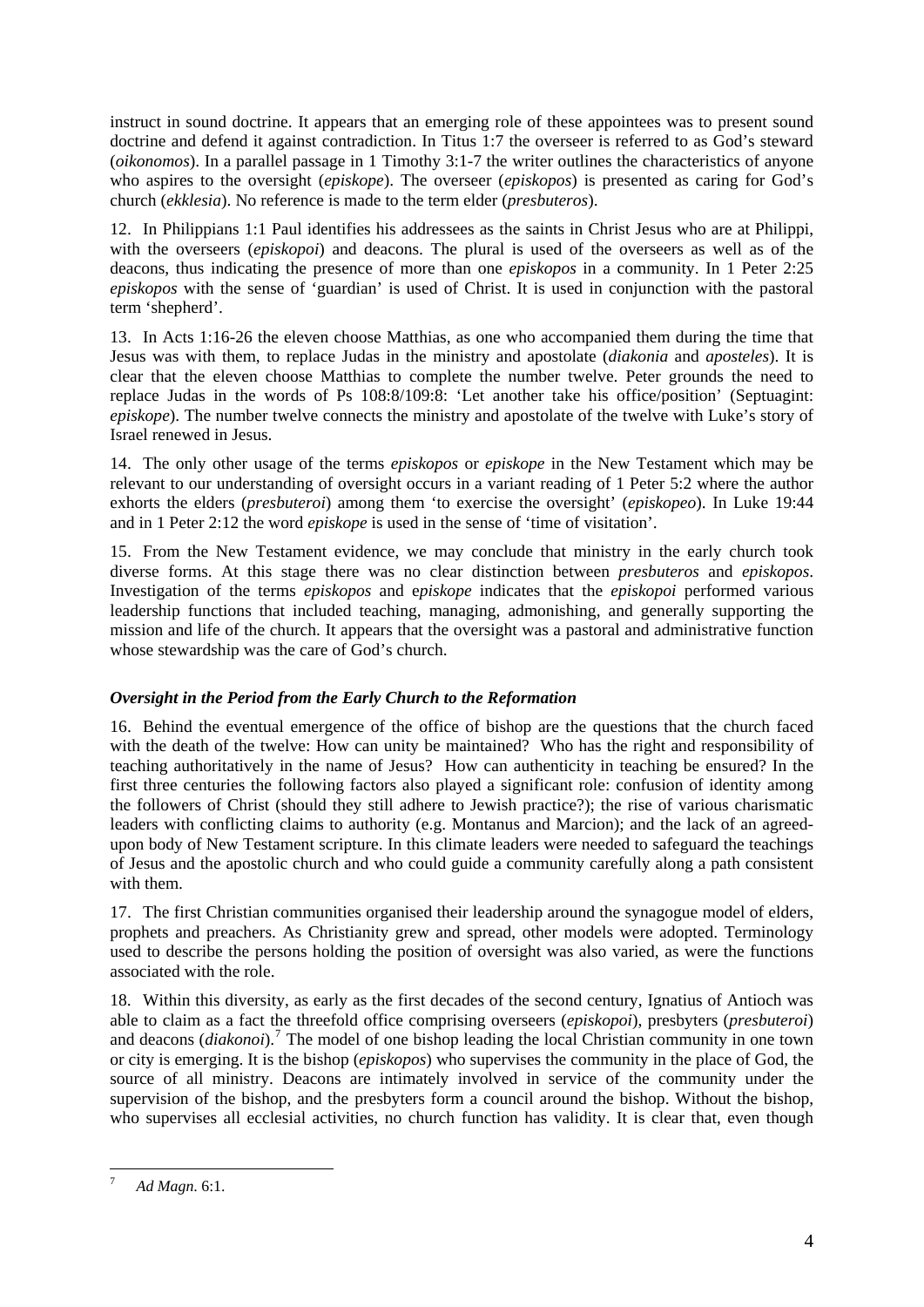there continued to be great variety in practice, the pattern of episcopacy described by Ignatius gradually became the norm.<sup>8</sup>

19. Characteristic of the first millennium is the grounding of the role of the bishop in the understanding and lived experience of church as 'communion' (*koinonia*). This communion can be described as the bond that united the bishop and the local Christian community, and the bishops among themselves. It was a bond that was maintained and made visible by eucharistic communion and by the sharing of decision-making in councils or synods.<sup>[9](#page-4-0)</sup> In this respect the bishop was always the bishop of a local church within a single town or city.<sup>[10](#page-4-1)</sup>

20. Three essential elements of the Christian *koinonia* had to be preserved in every local church. First, the apostolic teaching had to be preserved and faithfully transmitted. It was the bishop who was chosen (and ordained) to keep the community in its authentic apostolic faith. He was the guardian of the faith of the Apostles in a church descended from those churches founded on their witness. At this time lists identifying the succession of bishops in a local church were often used to assure this apostolic continuity.

21. Secondly, the local church had to be kept in a communion of life and mission. From different walks of life, social status and cultures, the baptised had to be one in order to live as the reconciled people of God. In the concrete life of the local church, the unifying role of the bishop was closely related to the eucharist as the sacrament of the church's communion.<sup>[11](#page-4-2)</sup>

22. Thirdly, the local church also maintained communion with other local churches. Letters of communion, issued to Christians travelling between these churches, would ensure hospitality and welcome at the eucharist. The letters would also afford communication between bishops and between local churches. Hence, the ministry of oversight, grounded in an understanding of church as communion, involved the proclamation of the word, celebration of the eucharist and the ministry of unity.

23. However, with the rapid growth of Christianity in the fourth century, more than one congregation emerged within some communities. This gradually led to the breaking down of a direct connection between the bishop and his community. Increasingly, the eucharist was celebrated by presbyters. By the fifth century, a presbyter was often called a priest (*sacerdos*), a bishop sometimes being referred to as a 'high priest'.<sup>[12](#page-4-3)</sup>

24. From his study of Scripture, Jerome (d. 420) deduced that the terms *presbuteros* and *episkopos* had once been used interchangeably. He believed that practical need rather than divine ordinance had led to the emergence of the monarchical episcopate, and that the only significant difference between bishops and presbyters was the bishop's power to ordain.<sup>[13](#page-4-4)</sup> John Chrysostom (d. 407) reached the

 $\frac{1}{8}$  Walter Bauer, *Orthodoxy and Heresy in Earliest Christianity,* ed. Kraft & Krodel (Philadelphia: Fortress, 1971), 61. See also Everett Ferguson, s.v. 'Bishop', in *Encyclopedia of Early Christianity* (New York: Garland Publishing Inc., 1999).

<span id="page-4-0"></span>Ludwig von Hertling, *Communion: Church and Papacy in Early Christianity*, trans. Jared Wicks (Chicago: Loyola University Press, 1972), 16. See also *Communion and Mission. A Report from the Australian Lutheran-Roman Catholic Dialogue on the Theology of Church* (Adelaide, 1995), 6-9.<br><sup>10</sup> Cf. Council of Nicaea can. 8, which puts in place arrangements to 'prevent there being two bishops in one

<span id="page-4-1"></span>city'. On the independent but differing power bases of bishops at this time relative to the status of their sees,

<span id="page-4-2"></span>see H. A. Drake, *Constantine and the Bishops* (Baltimore: Johns Hopkins University Press, 2000), 396-400.<br><sup>11</sup> See Ulrich Volp, 'Liturgical Authority Reconsidered: Remarks on the Bishop's Role in pre-Constantinian Worship', in *Prayer and Spirituality in the Early Church*, vol. 3, ed. Bronwen Neil, Geoffrey D. Dunn & Lawrence Cross (Strathfield: St Pauls, 2003), 189-209, who argues that the liturgical presidency of *episkopoi* emerged in the third century in parallel with the imperial cult, becoming well-established in the fourth century. 12 Joseph Martos, *Doors to the Sacred: A Historical Introduction to Sacraments in the Catholic Church*, rev.

<span id="page-4-3"></span>ed. (Liguori, Missouri: Liguori/Triumph, 2001), 416.<br><sup>13</sup> Jerome, *Letter 146*, Philip Schaff & Henry Wace, ed. *Nicene and Post-Nicene Fathers*, 2<sup>nd</sup> series, vol. 6

<span id="page-4-4"></span><sup>(</sup>Grand Rapids, Michigan: Eerdmans, n.d.), 288-9.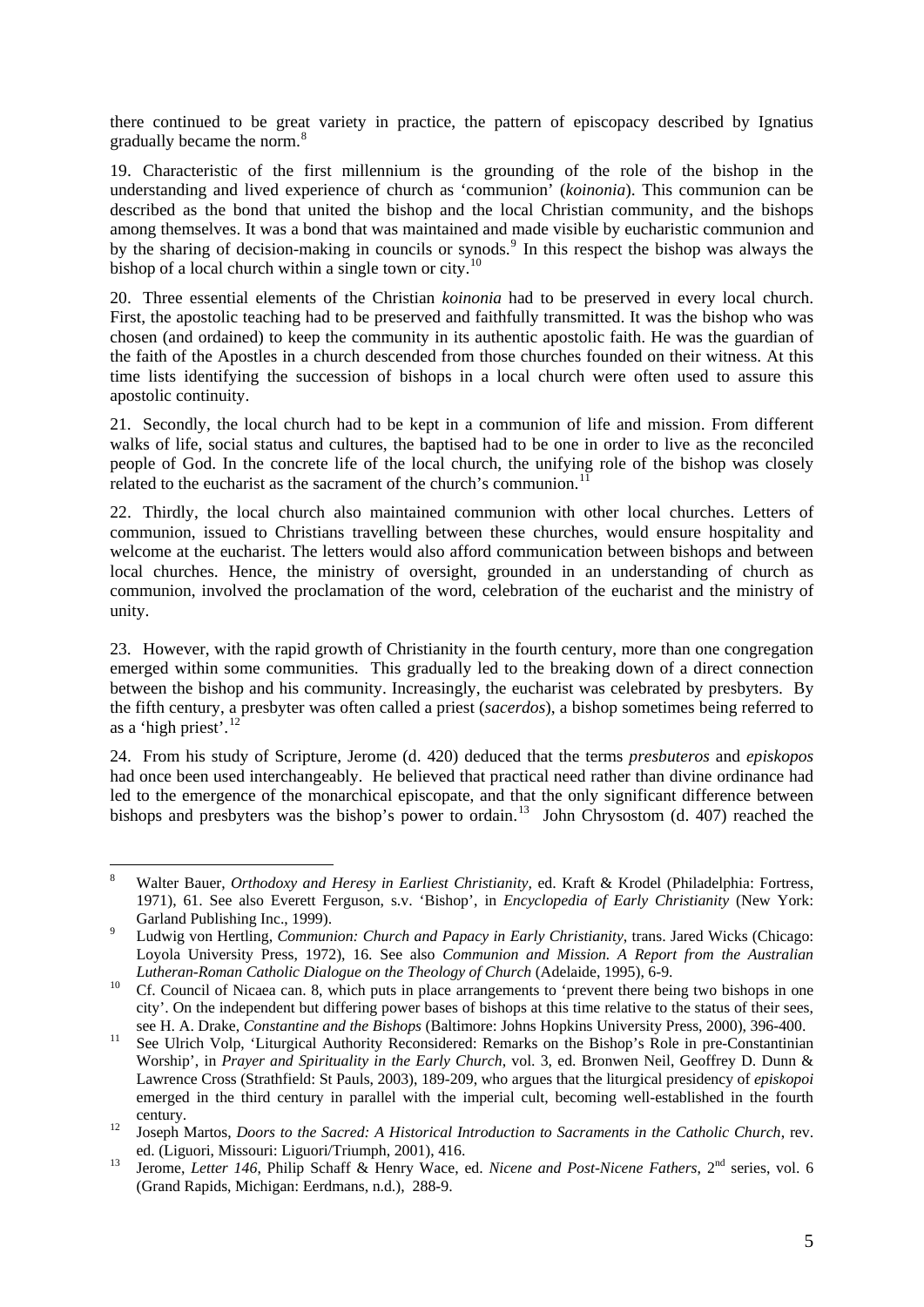same conclusion: 'For they [bishops] are only superior in having the power of ordination, and seem to have no other advantage over presbyters'.<sup>14</sup>

25. The growing role of the papacy also had an impact on the role of the bishop during this time. From the time of Gregory the Great (d. 604), the influence of the pope became more important. While Rome had held a position of pre-eminence among the churches in communion with each other, the bishops had related in a predominantly collegial way with one another. As the pope became a more significant force in the Western church and in the Western world, this collegiality of the bishops was overshadowed.

26. By the early years of the second millennium tensions between East and West led to schism, with the result that the common tradition of the first millennium no longer developed in an integrated fashion. For example, in the West by 1100, many theologians held that the presbyter, and not just the bishop, possessed the 'fullness' of the priesthood, which was now defined as the power to consecrate the eucharist. The distinction between the presbyter and the bishop became a matter of jurisdiction. Gradually the legal took priority over the sacramental – to the extent that a papal legate, even if not a bishop, had authority over bishops. The expression *corpus mysticum* – which had referred to the eucharist as the mystical, sacramental body – soon came to designate the church as a hierarchical society. The context for understanding the bishop's office gradually shifted from the church considered as a graced communion to the church understood as a legal institution. Soon the power of bishops spilled over into the secular world.

27. Among the theologians of the High Middle Ages opinions as to the way bishops fitted into what was by then called 'the sacrament of orders' ranged from seeing them merely as possessing higher juridical power,<sup>[15](#page-5-0)</sup> to Thomas Aquinas' distinction of two meanings within the term *ordo*: *ordo* as a sacrament and *ordo* as office. In the first meaning the episcopacy is not an *ordo*, since the bishop possesses no greater power over the eucharistic body of the Lord than the priest. As office, however, the episcopacy is an *ordo* because the bishop has power over and beyond the priest with regard to the mystical body of Christ, that is, the church, insofar as only he can confirm and ordain.<sup>[16](#page-5-1)</sup>

28. In the Late Middle Ages there was even debate over a bishop's power to ordain. A compromise position was that every priest had the power to ordain, but only a bishop had the authority to do so.<sup>[17](#page-5-2)</sup> Several fifteenth-century popes did in fact confer this authority on a number of presbyters who were abbots of monasteries, so that they could ordain members of their communities, and it may also have been given to presbyter-missionaries working in remote places.<sup>[18](#page-5-3)</sup>

29. By the sixteenth century, there had taken place a significant shift from a sacramental appreciation of bishop to a juridical one. In the meantime the church's unity in the West had been damaged in the Great Schism (1378-1415), a time of competing claims to the papacy, with popes in Avignon and Rome. Synods of bishops sought reform 'in head and members' and worked to correct abuses. Minimal success was achieved at the Fifth Lateran Council (1512-17), which ended in the year of Luther's theses against indulgences. $19$ 

 $14$ 14 John Chrysostom, *Homily XI*, Philip Schaff, ed. *Nicene and Post-Nicene Fathers*, vol. 13 (Grand Rapids, Michigan: Eerdmans, n.d.), 441. See also Martos, *Doors to the Sacred*, 421. In *Ministry to Word and Sacraments* (Philadelphia: Fortress Press, 1976), 562, Bernard Cooke observes with regard to the participation of presbyters in the imposition of hands in presbyteral ordination in the early church: 'there is no evidence that it was considered as absolutely essential and certainly no evidence that it could in an emergency replace the episcopal imposition of hands'.<br>
<sup>15</sup> Albert the Great, *Sententiarum* IV a.39.<br>
<sup>16</sup> Sententiarum IV d. 24, q.3, a.2, sol. 2 = Supplementum q.40, a. 5.<br>
<sup>17</sup> Martos, *Doors to the Sacred*, 433; Kena

<span id="page-5-0"></span>

<span id="page-5-2"></span><span id="page-5-1"></span>*Roman Catholic Church* (New York: Paulist Press, 1988), 193.<br><sup>18</sup> Examples can be found in Arthur Piepkorn, 'A Lutheran View of the Validity of Lutheran Orders', in Paul

<span id="page-5-3"></span>Empie & T. Austin Murphy, eds, *Eucharist and Ministry: Lutherans and Catholics in Dialogue*, vol. 4 (Minneapolis: Augsburg Publishing House, 1979), 223-225.

<span id="page-5-4"></span><sup>19</sup> Hubert Jedin, *Kleine Konziliengeschichte* (Stuttgart: Herder, 1959), 78f.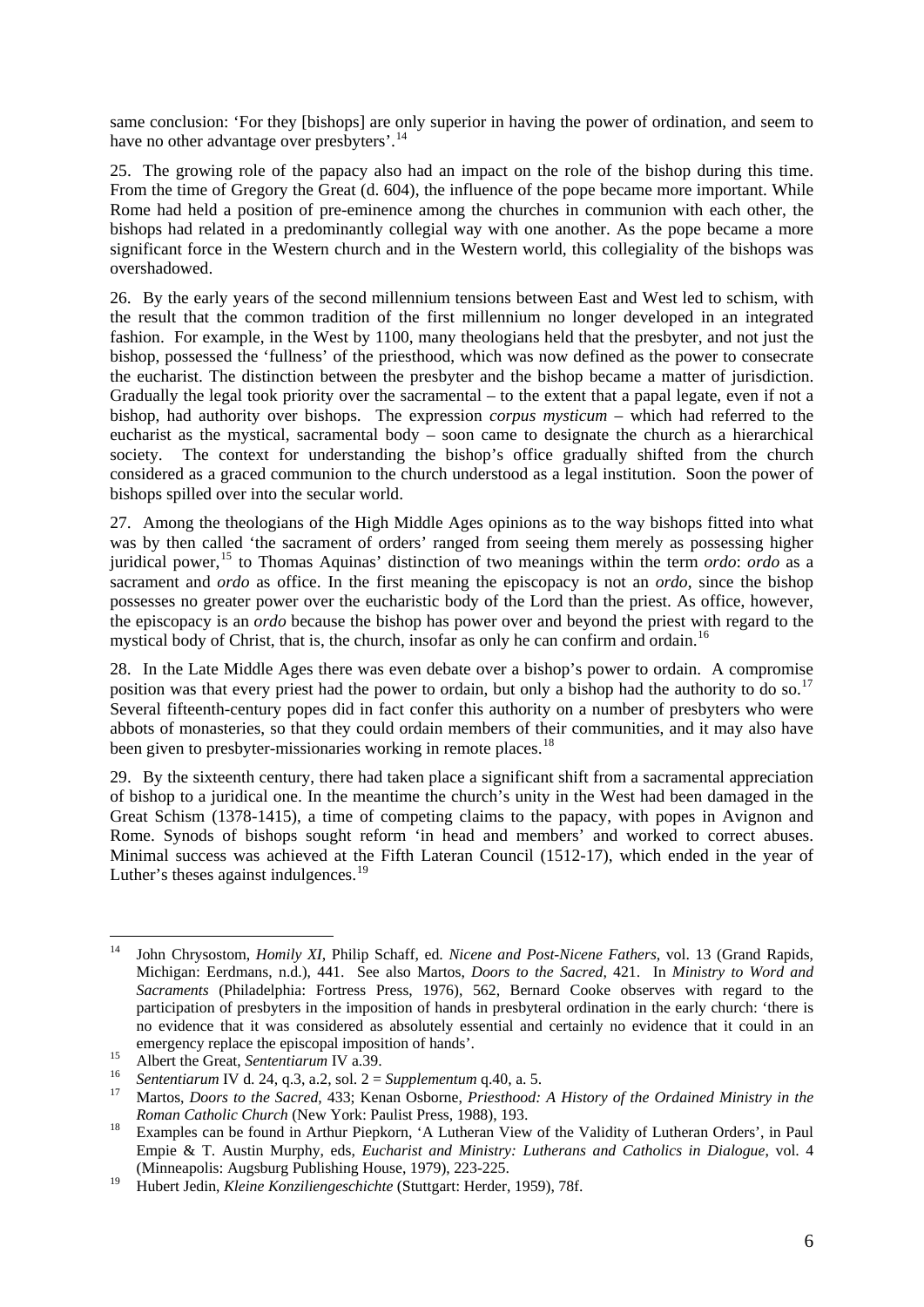#### *Oversight in Lutheran Tradition: the Reformation to the Australian Present*

30. Martin Luther worked within the framework of churchly organisation as it existed.<sup>[20](#page-6-0)</sup> His aim was not revolution but renewal of the church in doctrine and life as impelled by the word of God in scripture and preaching, and by the sacraments. This intent is reflected in the Augsburg Confession, which proclaimed the unity of the church and its ministry based upon the gospel and the sacraments:

> It is also taught among us that one holy Christian church will be and remain forever. This is the assembly of believers among whom the Gospel is preached in its purity and the holy sacraments are administered according to the Gospel (*CA* 7.1)

> It is taught among us that nobody should publicly teach or preach or administer the sacraments in the church without a regular call (*nisi rite vocatus*; *CA* 14).

31. The Lutheran reformers, concerned that 'some have improperly confused the power of bishops with the temporal sword', emphasised the unity of the pastoral office, and grounded the power of bishops in the word of God:

> According to divine right, therefore, it is the office of bishop to preach the Gospel, forgive sins, judge doctrine and condemn doctrine that is contrary to the Gospel, and exclude from the Christian community the ungodly whose wicked conduct is manifest. All this is to be done not by human power but by God's word alone. On this account parish ministers are bound to be obedient to the bishops according to the saying of Christ in Luke 10:16, 'He who hears you, hears me.' On the other hand, if they teach, introduce or institute anything contrary to the Gospel, we have God's command not to be obedient in such cases... (*CA* 28.[21](#page-6-0)-23).<sup>21</sup>

32. Under the pressure of historical circumstance, Luther became acutely critical of the episcopate of his day. As the reform movement unfolded, Luther and his colleagues began to address churchly needs as they emerged. Central to Luther's vision of church governance was the unity of office supported by New Testament texts referring to *presbuteroi* and *episkopoi*. While concerned to maintain that bishop and presbyter are 'one thing', the later special claims of particular powerful church figures, including the bishop of Rome, were not simply swept aside. Their validity, however, can only be created by human authority (*de iure humano*). This position is clearly spelled out in the *Apology of the Augsburg Confession* (14.1) where the reformers proclaimed their 'deep desire to maintain the church polity and various ranks of the ecclesiastical hierarchy, although they were created by human authority. We know that the Fathers had good and useful reasons for instituting ecclesiastical discipline in the manner described in the ancient canons.' Persecution and even martyrdom was the catalyst for the Lutheran dilemma: '…the cruelty of the bishops is the reason for the abolition of canonical government in some places, despite our earnest desire to keep it' (*Ap.* 14.2).

33. In areas where the Reformation had taken hold the supply of clergy became critical. Luther's advice, in *De Instituendis Ministris*, was that in such situations the people should choose pastors from the flock of Christ, their own members. Such presbyters may then install others chosen by the congregation. Another alternative was that priests previously ordained might legitimately act as bishops and ordain others.

34. The Church Visitation of 1528 in evangelical Saxony was authorised and facilitated by the Elector. Luther tardily condoned this involvement of the secular prince as foremost member of the church acting as a temporary 'emergency bishop' until 'God the Holy Spirit brings to pass something better' (*LW* 40, 273). This solution opened the door too easily to long lasting state–church alliances

<sup>20</sup> 

<span id="page-6-0"></span><sup>&</sup>lt;sup>20</sup> Gerhard Tröger, s.v. 'Bischof 2', *Theologische Realenzyklopäede* 6, 690.<br><sup>21</sup> See also Treatise 60-61, in *The Book of Concord: The Confessions of the Evangelical Lutheran Church*, trans. Theodore Tappert (Minneapolis: Fortress Press, 1959).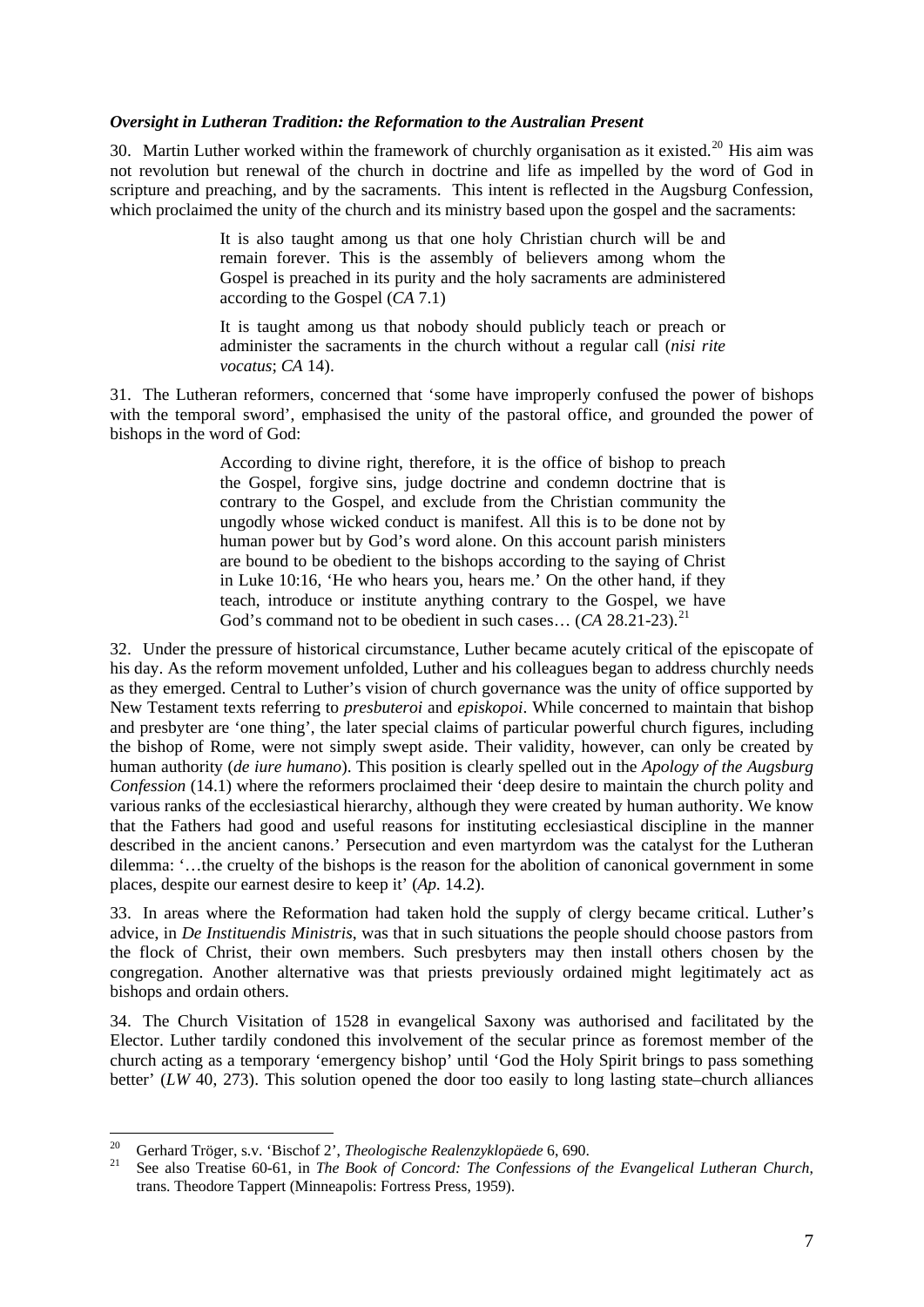and arrangements. They took hold across German Protestantism via insecure *cuius regio eius religio*  type settlements;<sup>22</sup> and the emergence of a credible Lutheran episcopate was delayed for centuries.

35. The territorial system of governance was not what Luther intended. In two cases the Catholic incumbents – the bishops of Samland and Pomesania-Danzig – converted and became evangelical (Lutheran) bishops. As late as 1537 Luther conceded, in the *Smalcald Articles*, that 'if the bishops were true bishops and were concerned about the church and the gospel, they might be permitted (for the sake of love and unity, but not of necessity) to ordain and confirm our preachers…' On 20 January 1542 Luther was involved in what he described as the 'ordination and consecration' of a bishop.<sup>[23](#page-7-0)</sup>

36. The emergence of a credible Lutheran episcopate in Germany faced the opposition of the Roman Catholic bishops as well as the peculiar difficulties of Protestant territorial connections, and the deeper fragmentation caused by the Thirty Years War (1618-48). Under these conditions the office of ordained superintendent became widespread both in Lutheran territories and also in Reformed sections of German Protestantism. The superintendents functioned much like bishops, but had to do so out of a firmly consistorial context.<sup>[24](#page-7-1)</sup>

37. The Scandinavian church retained the episcopal office through the Reformation, in the cases of Sweden and Finland with unbroken succession. In Denmark the monarch replaced the whole Catholic episcopate with evangelical bishops in a service presided over by Luther's friend and associate, Johann Bugenhagen.

38. Some attempts to restore the office of bishop occurred along the way in Lutheran history. In 1737 Count Nicholas von Zinzendorf was consecrated as bishop of the Moravian Brethren Church. This body, linked to the Hussite Brethren (*unitas fratrum*) of earlier times, affiliated with the Augsburg Confession in 1748. Many of the Moravian Brethren who migrated to Australia later became part of Lutheranism in Australia. In the nineteenth century the Prussian monarch, Friedrich Wilhelm IV, promoted the recognition of the episcopal office (as emergent from the presbyterate) and together with the Anglicans established the Protestant Episcopal See of Jerusalem (1841-81).

39. The nineteenth century also saw the criminalisation of 'Old Lutheran' dissent by state rulers, leading to the exodus of groups from Prussia to the United States of America and Australia. The 'Old Lutheran' dissent was focused on the eucharist and in particular the imposition of a eucharistic liturgy which was seen to diverge from confessional Lutheran theology. In response to the implications of a unionistic eucharistic theology and practice Pastor Kavel defended the faith which was seen to be under threat and exercised oversight of the new church in Australia.

40. The end of monarchy in 1918 forced Protestant churches in Germany to stand on their own feet. The resulting creation of a 'synodical bishop' was a significant achievement. Elected by the synod (and removable for specified reasons), bishops act in consultation with appropriate committees. In some churches the bishop has the right to veto, and in others the position is more conciliar.

41. Many of the Lutherans who emigrated to the new world as settlers, or who served in the third world as missionaries, came from a pietistic background. As a result, Lutheran churches that emerged outside Europe rarely adopted the episcopal office. In the United States the leader of the pioneers who eventually became the Lutheran Church–Missouri Synod assumed episcopal rank as Bishop Stephan, but was later dismissed by his flock for misconduct. The Missouri experience helps explain why some Lutheran churches have avoided the title 'bishop'. The other two major synods that emerged in the USA have used the title bishop since 1970. When they merged in 1987 to form the Evangelical

 $22$ 

<span id="page-7-0"></span><sup>&</sup>lt;sup>22</sup> In these arrangements the religion of the people followed that of the prince.<br><sup>23</sup> This was Nicholas von Amsdorf of Naumburg, Saxony who was installed as evangelical bishop in a Saxon diocese that had initially rejected the Reformation. There were four assistants, Abbot Thomas Hebenstreit, and Superintendents George Spalatin, Nikolaus Medler and Wolfgang Stein. Both Luther and the Saxon Elector, John Frederick, wanted the installation of Amsdorf as Bishop of Naumburg to serve as a test case and model for reform (See *WA* 53:219-60). See Ralph F. Smith, *Luther, Ministry and Ordination Rites in* 

<span id="page-7-1"></span>*the Early Reformation Church* (New York: Peter Lang, 1996), 152-162.<br><sup>24</sup> The consistory was the prince's committee for looking after the juridical and doctrinal life of the church.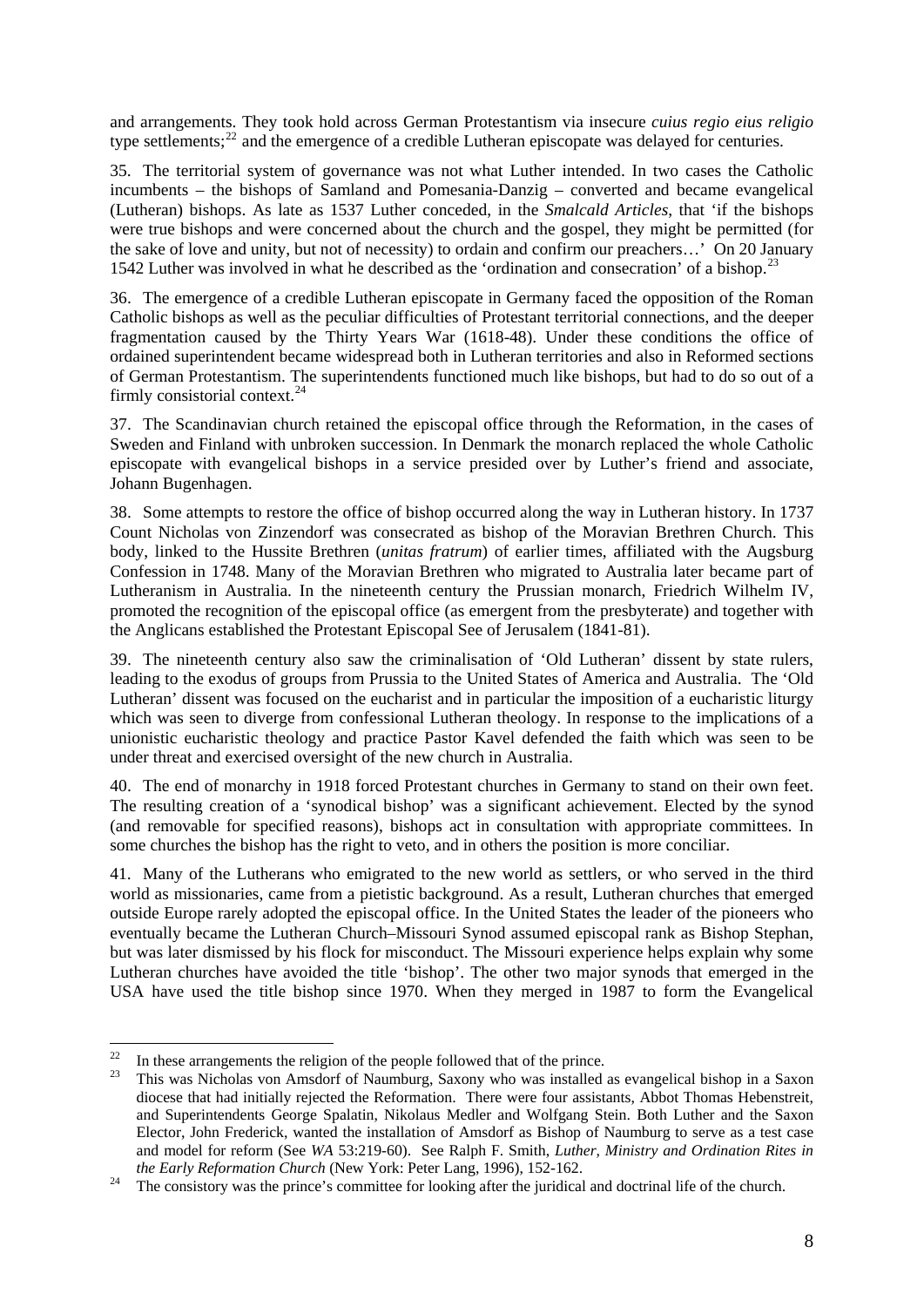Lutheran Church in America (ELCA), a Swedish bishop participated at the consecration of their first presiding bishop.

42. During the last part of the twentieth century many other Lutheran churches around the world have decided to use 'bishop' as the title for the presiding leader of the church, and often for District (regional) leaders as well.

43. In Australia the Lutheran Church went against the trend to use the title 'bishop' when the Canberra Synod in 1990 rejected a proposal to introduce it. District and national leaders are still called 'presidents', but in fact function as bishops do in other Lutheran churches. For Australian Lutherans, there is no theological or confessional reason that would prevent the possibility of naming presidents 'bishops', and some would even say, of returning to the historic episcopate. A good case can be made in terms of the well-being (*bene esse*) of the Christian community.

44. When Lutherans in America debated the same process about a generation ago one of their number, Gerald Brauer, wrote:

> Lutheranism's high conception of the office of the ministry, its abiding concern for good order in the church, its sense of historical continuity and tradition in the Christian community, its continuing concern for a pastoral ministry in parishes as well as among the clergy, and its ongoing concern with a living theological tradition through confession help to explain why this tendency [toward the office of bishop] persists. $^{25}$  $^{25}$  $^{25}$

45. Looking back over almost five centuries of Lutheran history in respect to the ministry of oversight, it is evident that at the beginning there was no intent to break away from the common tradition in regard to the ordering of ministry. 'Our earnest desire [is] to keep it' (*Ap.* 14.2). It was only under the pressure of historical circumstances that Lutheran churches made alternative arrangements that in fact varied quite markedly from place to place and time to time. Furthermore, history shows that Lutherans have consistently given expression to the exercise of oversight in ways that are personal, collegial, and synodical. Amid the variability, the one constant is the understanding that the ministry of oversight is not political power, but is grounded in the one office of the ministry of the gospel:

> Our teachers assert that according to the Gospel the power of keys or the power of bishops is a power and command of God to preach the Gospel, to forgive and retain sins, and to administer the sacraments (*CA* 28.6).

#### *Oversight in Recent Roman Catholic Tradition: the Teaching of the Second Vatican Council*

46. In response to the Reformation, a major focus of the Council of Trent (1545-1563) was the episcopate. Among the Council's most significant reforming decrees were those that required bishops to be resident in their dioceses and be committed to preaching, pastoral oversight and living exemplary moral lives. Less progress was made with regard to doctrinal clarifications. The Council insisted that ordination was a sacramental rite, and decreed that bishops, priests and deacons were instituted by divine ordinance. However, the Council did not speak of episcopacy itself as a sacrament. On another front, the Council affirmed that bishops were of a higher rank than presbyters, and had the power to confirm and ordain. While the possibility that priests could be empowered by the pope to ordain in extraordinary situations was not ruled out, the Council did state that bishops should personally confer orders, and that the occasions when abbots and other exempt clergy could confer tonsure and minor orders were to be restricted.[26](#page-8-1) Even after the reforms of Trent the ambiguity between episcopacy and

<span id="page-8-0"></span> $25$ 25 *Episcopacy in the Lutheran Church?*, eds Ivar Asheim and Victor R. Gold (Philadelphia: Fortress, 1970), 203-4.<br>Council of Trent, Session 23, Decree of Reform of the Sacrament of Orders, canons 3 & 10. For a useful

<span id="page-8-1"></span>discussion of the doctrinal issue of the minister of ordination see Piepkorn, 'A Lutheran View of the Validity of Lutheran Orders', 224-225. In a footnote he notes that Canon 951 of the 1917 Code of Canon Law states that a consecrated bishop is the ordinary minister of ordination but it acknowledges that an extraordinary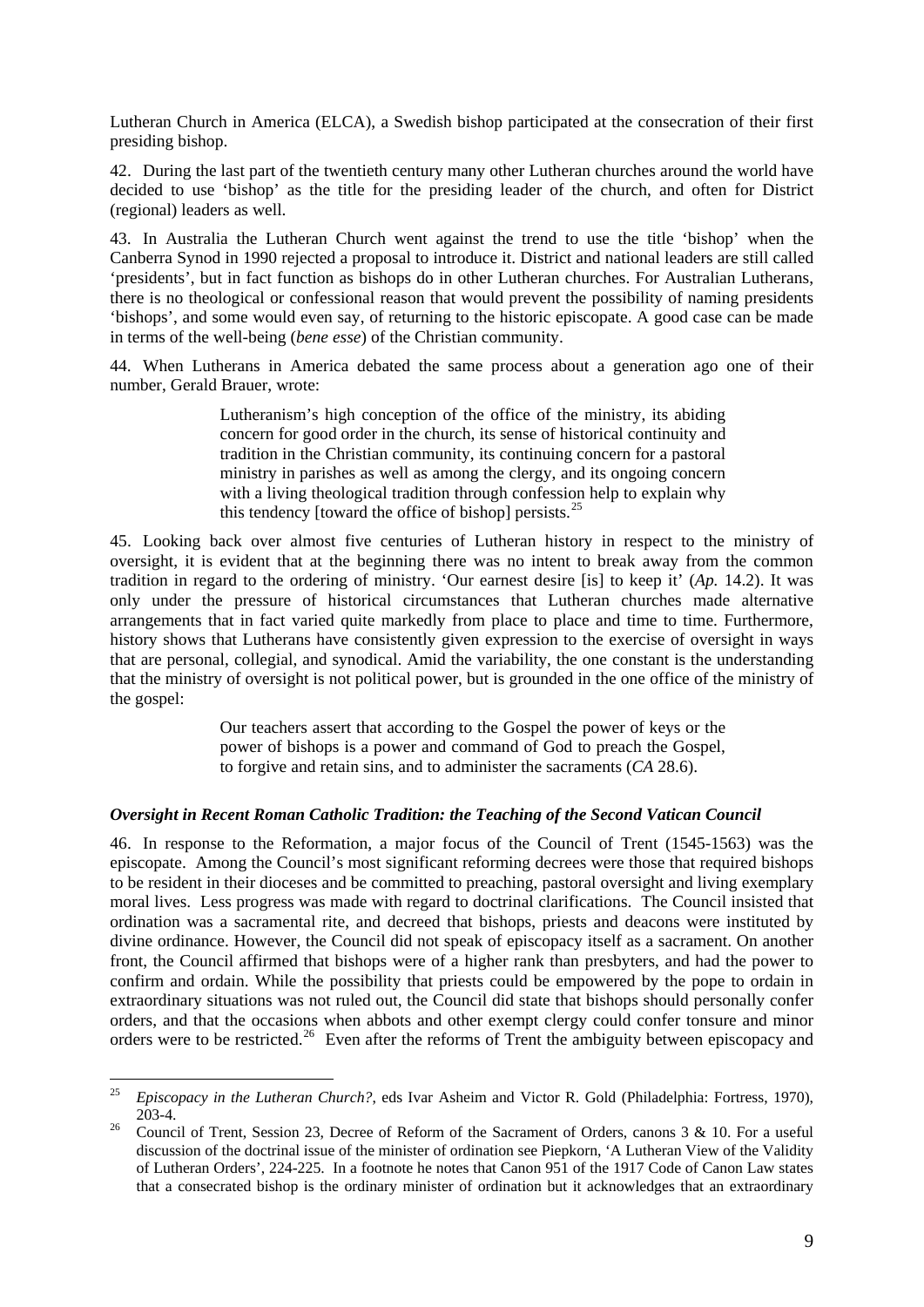the sacrament of orders, which had evolved by the Late Middle Ages, continued and remained in place until the middle of the twentieth century. $27$ 

47. The Second Vatican Council addressed the question of bishops afresh, and developed its teaching within the context of a larger teaching on the church, understood as a communion. According to the Final Report of the Extraordinary Synod of Bishops (1985), 'the ecclesiology of communion is the central and fundamental idea of the council documents'. It is an idea which was prominent in the first Christian millennium, and which, through a fresh study of the ancient sources, has been re-received in our own time.

48. The Council teaches that 'through the imposition of hands and the words of consecration the grace of the Holy Spirit is so conferred, and the sacred character so imprinted, that bishops in an eminent and visible way take on the functions of Christ the teacher, shepherd and pontiff and act in his person' (*LG* 21).

49. The order of bishops is the fullness of orders, which Christ has given to the apostles, and therefore is properly a rank of the sacrament of orders. The bishop's commission comes from Christ alone. It is communicated to the bishop through this sacrament, enabling him to be an effective sign of the continuity of the apostolic faith. The bishop makes Christ present through a ministry of service in announcing the word of God, celebrating the sacraments, and caring for the unity of the body of Christ.

50. Only by exercising his ministry as service does the bishop represent Christ as the shepherd and head of the church: 'That office, however, which the Lord committed to the pastors of his people, is, in the strict sense of the term, a service, which is called very expressively in the sacred scripture a *diakonia* or ministry (cf. Acts 1:17 and 25; 21:19; Rom 11:13; 1 Tim 1:12)' (*LG* 24).

51. The Council teaches that 'by divine institution the bishops have succeeded to the place of the apostles' (*LG* 20). The apostles' mission continues, according to God's will, in the ministry of the bishop: the twelve were appointed to join Jesus in preaching the Reign of God (Mark 3:13-19); they shared in Jesus' power to enable all to become his disciples;<sup>[28](#page-9-0)</sup> and this divine mission, which was committed by Christ to the Apostles, is destined to last until the end of the world (Matt 28:20).

52. The early church saw the living presence of Christ in the church and, in particular in the sacraments, as grounded in the work of the Holy Spirit. Vatican II continues to affirm with the Council of Trent and Vatican I that the bishops, who are set in the place of the apostles, have been instituted by the Holy Spirit. Vatican II likewise grounds the sacramentality of the episcopacy both in the actions of Jesus and of the Holy Spirit (cf. *LG* 21).

53. An essential part of the bishop's ministry is that he be in communion with the other bishops, including the bishop of Rome. The Council speaks of the College of Bishops, and explains that the sacrament of episcopal consecration, together with the recognition by the other bishops, including the bishop of Rome, who is the head of the College, makes the bishop a member of the episcopal college. 'One is constituted a member of the episcopal body in virtue of the sacramental consecration and by the hierarchical communion with the head and members of the college' (*LG* 22). The collegiality of

minister without the 'mark' of a bishop (*charactere episcopali careat*) may 'receive either from the law or from the Apostolic See by a special indult the authority to impart certain orders'. The 1983 Code of Canon Law states in can. 1012, 'The minister of sacred ordination is a consecrated bishop'. Some commentators suggest it is not the task of canon law to resolve the doctrinal issue as to whether ordination can be administered by an extraordinary minister. See *Code de droit canonique annoté* (Paris/Bourges: Cerf/Tardy, 1989), 549. Other commentators suggest that the abolition of the subdiaconate and the minor orders has removed the controversy about who could ordain to these orders. See *The Canon Law Letter and Spirit*, prepared by the Canon Law Society of Great Britain and Ireland in association with the Canadian Canon Law Society (Collegeville: Liturgical Press, 1995), 550. 27 Pope Pius XII was the first officially to determine in his apostolic constitution *Sacramentum ordinis* (1947),

that the episcopacy, the presbyterate, and the diaconate constitute each a proper rank of the sacrament of orders. DS 3857-61.<br>Matt 28:16-20; Luke 24:45-48; John 20:21-23.

<span id="page-9-0"></span>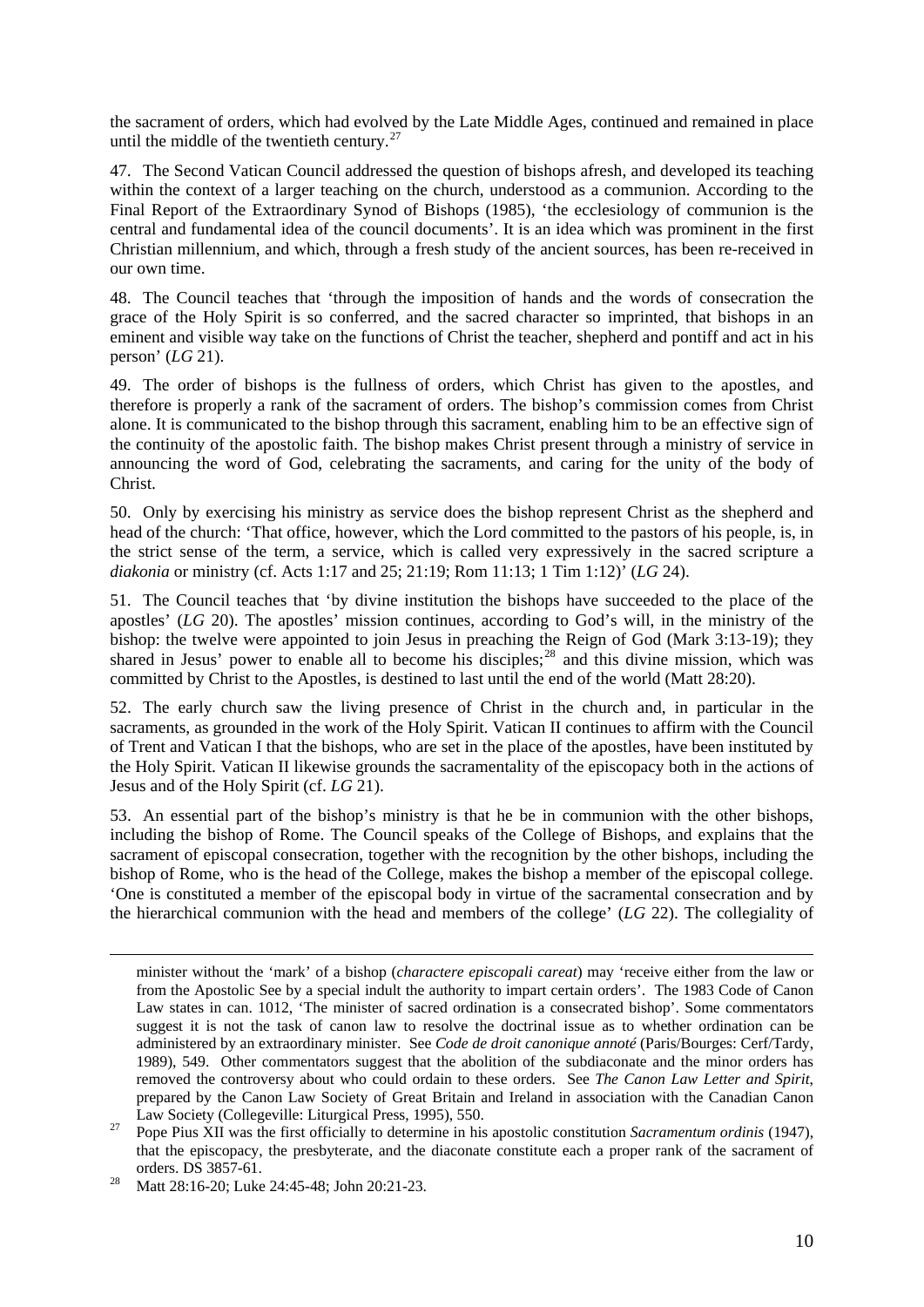bishops is thus an effective sign of the communion of the church. Collegial co-responsibility for the universal church is therefore an essential and intrinsic element of episcopacy.

54. Bishops are not 'vicars' of the Pope. They make Christ present sacramentally among their people: 'in an eminent and visible way they take on the functions of Christ the teacher, shepherd and pontiff and act in his person' (*LG* 21); they 'govern the churches entrusted to them as vicars and legates of Christ…' (*LG* 27).

55. The ministry of oversight exercised by bishops has two particular 'locations'. First, they are 'the visible principle and foundation of unity in their own particular churches' (*LG* 23). They have a duty to ensure that the apostolic faith is received in the particular local church and faithfully handed on within that church. They are thereby guardians of the unity of the local church.

56. Secondly, 'as members of the episcopal college and legitimate successors of the apostles, the individual bishops, through the institution and command of Christ, are bound to be concerned about the whole church…' (*LG* 23). They have a duty to promote and defend the unity of the faith handed down from the apostles. Thus bishops have oversight in order to maintain the unity of the church: both the communion of the local church and the communion of local churches.

57. Episcopal collegiality demonstrates that the universal church is a communion of local churches: 'in and from these particular churches there exists the one unique catholic church' (*LG* 23). The proper responsibility of the bishop for the local church corresponds to the teaching of the council that each particular church is truly church, insofar as in it the church realises itself as a community of believers. The collegial responsibility of the bishops for the whole church corresponds to the structure of the universal church as a communion of churches. The ministry of bishop participates in and preserves the communion of the church.

58. The reforms of the Second Vatican Council were partly the result of a long study of the ancient sources. The clear intention of the bishops at the Council was the renewal of the church's understanding of ministry in the light of the ancient common tradition. The Catholic Church's understanding of this ecumenical principle has deepened since the Council and was expressed clearly in the encyclical *Ut unum sint*: 'in its historical survey, the Council Decree *Unitatis redintegratio* has in mind the unity which, in spite of everything, was experienced in the first millennium and in a certain sense now serves as a kind of model' (n.55). Further developments in the exercise of authority in general and of the office of bishops in particular may continue as the understanding of the ancient common tradition is deepened.

#### *Separate Pathways out of a Common Tradition*

59. Our study thus far shows that the way that the ministry of oversight finds expression in the office of bishop/president has been continually developing in the life of the church. At each stage the church has had to articulate its understanding of ministry in the light of the gospel. Since the Reformation, however, Lutherans and Roman Catholics have taken separate paths in reflecting on the nature and purpose of episcopal oversight. A distinct part of the Roman Catholic experience has been the renewal of the theology and practice of ministry since the Second Vatican Council. While Lutherans and Roman Catholics hold much in common, it is not surprising that there are basic theological differences between us. In the following sections these differences will be identified and explored through dialogue. We thus hope to overcome any long-held misunderstanding of each other's exercise of episcopal oversight. Through dialogue we each expect to be challenged by the other to better understand this ministry in the light of the gospel and to be faithful to it in our practice.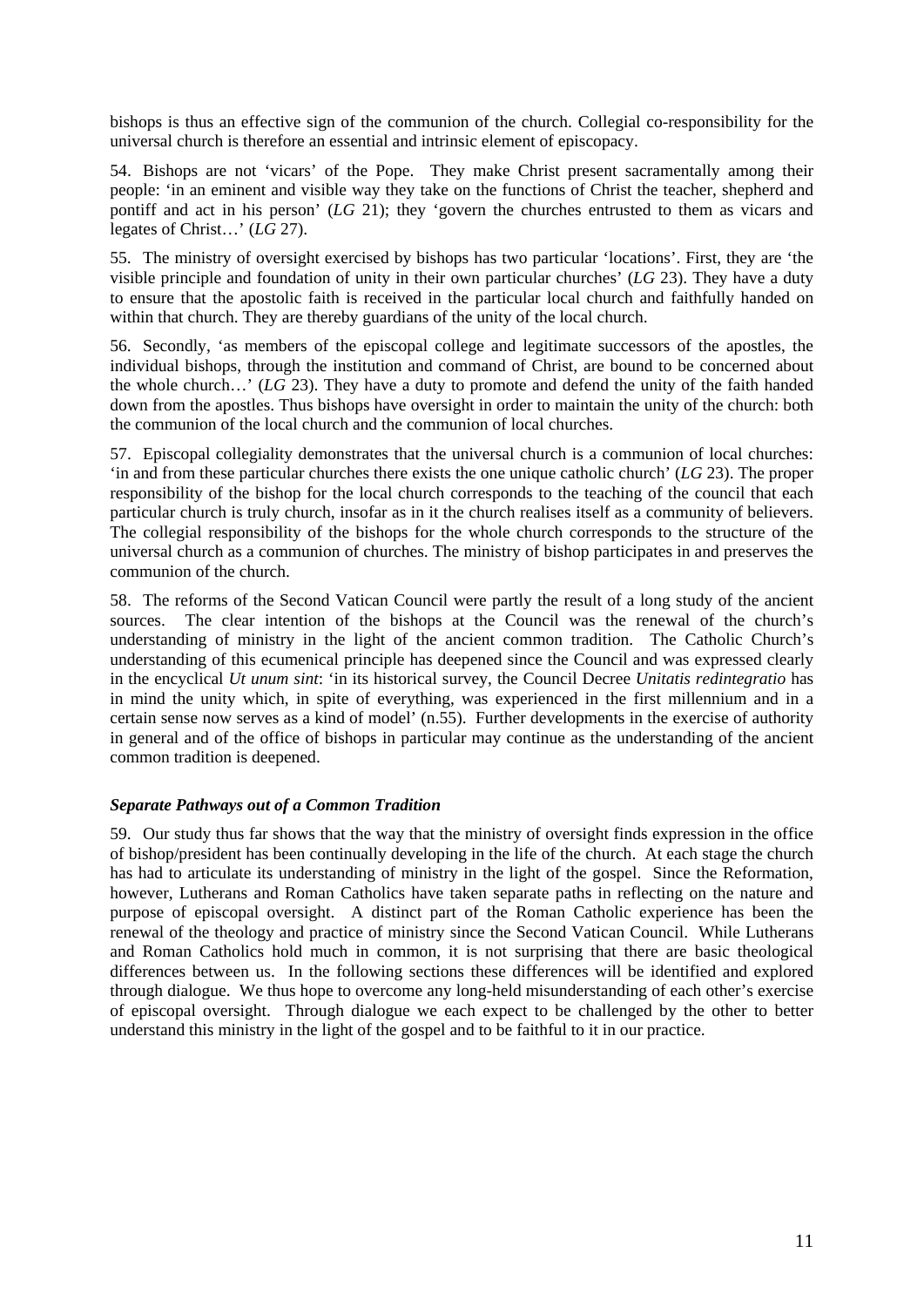## **2. A Divinely Instituted Ministry**

60. The New Testament establishes that oversight is integral to the pastoral ministry of word and sacrament that the Lord has entrusted to the church through the apostles. From apostolic times the church has recognised that the task of oversight has been given by God to the church. Roman Catholics and Lutherans therefore readily agree that oversight in the church is of divine institution, since it was mandated by the word of Christ, who is himself the chief shepherd and overseer (*episkopos*) of the flock (1 Pet 2:25; 5:4). However, historically we have differed in our understanding of the divine origin of the office of bishop or president.

#### *Roman Catholic Understanding*

61. Roman Catholics believe that the office of bishop belongs to the faith of the church. The Council of Trent decreed that 'a hierarchy consisting of bishops, priests and ministers (was) instituted by divine appointment (*divina ordinatione institutam*)' (can. 6). Earlier, in can. 2, it decreed that order or ordination is 'a true and proper sacrament instituted (*institutum*) by Christ'. The Second Vatican Council presents a more developmental understanding by way of a series of statements in *Lumen gentium* n.20:

> …this divine mission, entrusted by Christ to the apostles, will continue to the end of the world… [The apostles] therefore appointed such men and then ordered (*ordinationem dederunt*) them that when they died other approved men would take on their ministry. Among the different ministries that have been carried on in the church right from the earliest times, as tradition witnesses, the chief place belongs to the task of those who, having been appointed to the episcopate through a succession that goes back to the beginning, possess the shoots that have grown from the apostolic seed. … Therefore the synod teaches that by divine institution (*ex divina institutione*) the bishops have succeeded to the place of the apostles as shepherds of the church.

62. Roman Catholics would not normally use the expressions *ius divinum* and *ius humanum* when speaking of God's plan for the episcopal ordering of the church.<sup>[29](#page-11-0)</sup> It is clear, however, that they believe that the office of bishops was given to the church by God. When they teach that bishops have succeeded to the place of the apostles by divine institution they do not necessarily look to specific words of Christ to ground their affirmation. Rather than claiming that the episcopacy is an 'institution' originating in the ministry of Jesus, they understand that this ministry of bishops developed in the church out of fidelity to the divine mission, under the direction of the Holy Spirit. In this teaching Catholics are not asked to believe that there were not other forms of order in the early church. Rather, this particular form of church order was eventually recognised as being faithful to the will of God, and in this sense was recognised as 'instituted' by God.

63. In time, episcopal order was received into the life of the church, indicating that the church understood it to be normative for its life. Hence, when Roman Catholics claim that the office of bishops is of 'divine institution' they do so out of a dynamic understanding of this phrase. They appeal to a principle of divine institution already witnessed to in the Bible: the discernment and decision in the community under the direction of the Holy Spirit. They recall the promise of Jesus in the fourth gospel to send another Advocate who would lead them into all truth (John 16:13). The Holy Spirit thus helps the church to deepen its understanding of what Jesus said and wished. By analogy with another text relating to church life, it can be said that Roman Catholics are confident that the episcopal ordering in the church is of divine institution on the basis that 'it seemed good to the Holy Spirit and to us' (Acts 15:28).

<span id="page-11-0"></span><sup>29</sup> Ius divinum and *ius humanum* refer to divine law and human law respectively.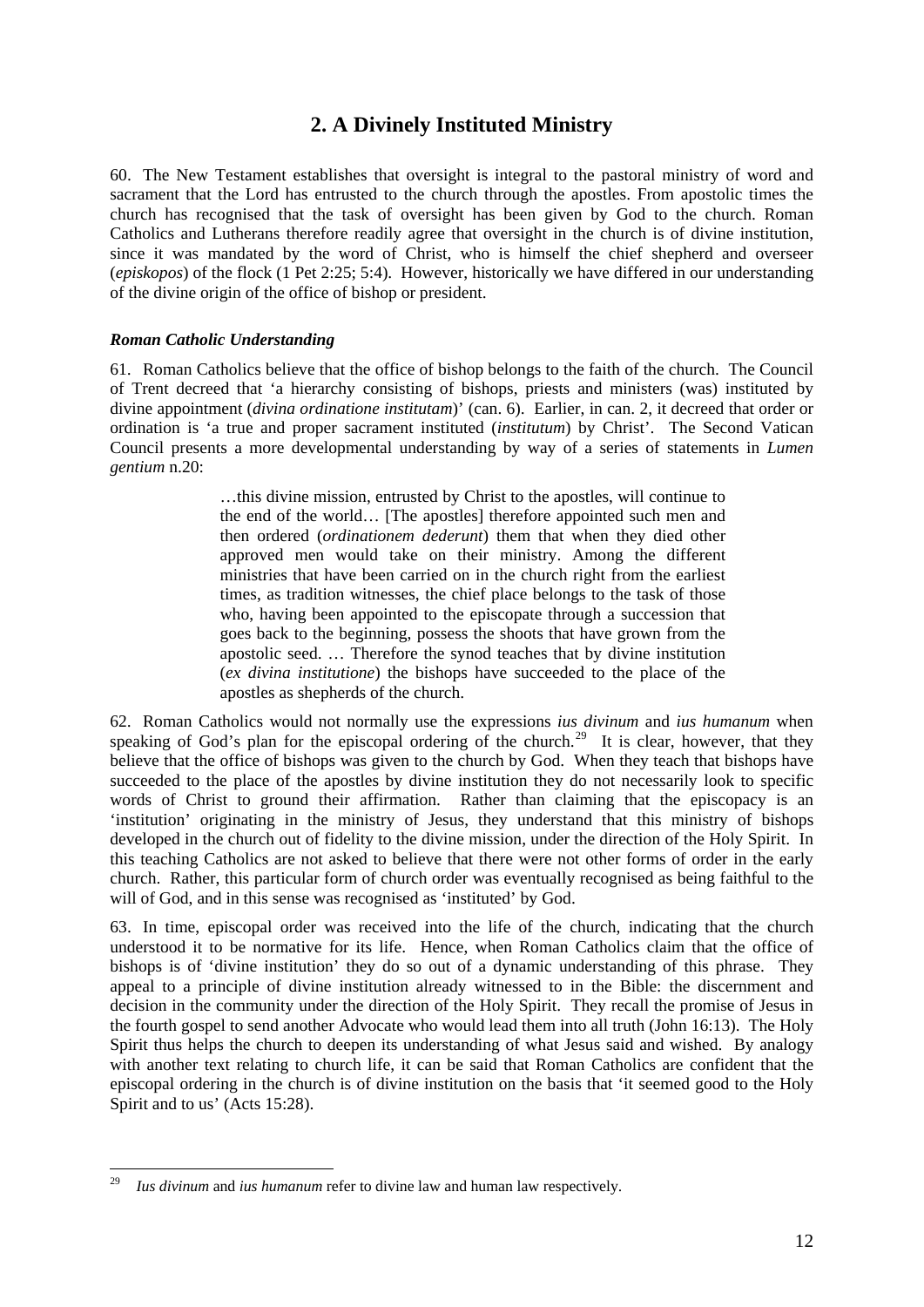#### *Lutheran Understanding*

64. Lutherans believe that not only the pastoral office, but also the ministry of oversight inherent in it is of divine institution. The command to make disciples, baptise and teach (Matt 28:18-20), to forgive and retain sins (John 20:21-24), to celebrate the eucharist (1 Cor 11:23-26), to feed lambs and tend sheep (John 21:15-17) is a command to exercise spiritual oversight. In the same vein, the presbyters of the church in Ephesus are solemnly charged: 'Keep watch over yourselves and over all the flock, of which the Holy Spirit has made you overseers (*episkopoi*), to shepherd the church of God that he obtained with the blood of his own Son' (Acts 20:28). A similar exhortation in 1 Peter charges presbyters to 'exercise oversight (*episkopeo*), not under compulsion but willingly, as God would have you do it' (1 Pet 5:1-2).

65. Since for Lutherans the ministry of oversight is clearly mandated in Scripture, they affirm that this ministry is of divine institution (*de iure divino*). At the same time Lutherans maintain that particular, concrete expressions or forms of this ministry have come into being by human arrangement (*de iure humano*), and developed in the life of the church as the mandate to maintain the ministry of oversight was applied to the needs of specific mission contexts. While Lutherans have arranged the ministry of oversight differently in different contexts, they have always ensured that this divinely mandated ministry has been properly ordered. For example, the specific office of 'president' in the Lutheran Church of Australia is regarded as a human arrangement made by the synod of the church, ever seeking the Spirit's guidance, for carrying out the divinely mandated ministry of oversight for Lutheran Christians in the Australian context. Lutherans are in fact echoing Luther's insistence that 'the Word of God, and no one else, not even an angel, should establish articles of faith'.

66. Lutherans have always been respectful of the church's tradition, not only because 'the Fathers had good and useful reasons for instituting ecclesiastical discipline' (*Ap.* 14.1) but more especially because of their confession that 'one holy Christian church will be and remain forever' (*CA* 7.1). Early Lutherans testified that it was their 'deep desire to maintain the church polity and various ranks of the ecclesiastical hierarchy' while maintaining that 'they were created by human authority' (*Ap.* 14.1). This willingness to retain or restore wherever possible a catholic continuity in church practice has been maintained, because Lutherans are deeply conscious of the leading of the Holy Spirit in the history and life of the church, and of the biblical exhortation to 'make every effort to maintain the unity of the Spirit in the bond of peace' (Eph 4:3). This is evidenced by the fact that many Lutheran churches today are presided over by bishops, and even in churches that use some other title, e.g. 'president', that person functions as a bishop.

#### *Common Understanding*

67. Our dialogue on this issue has suggested that when Lutherans hear Roman Catholics say 'by divine institution' Lutherans understand this in a far narrower sense than that intended by Roman Catholics. Thus Catholics are quite comfortable in acknowledging that the episcopal structure of the church was not fully established until the end of the second century, but it is still by divine institution. Similarly, when Roman Catholics hear Lutherans saying *de iure humano* Catholics understand this to mean far less than Lutherans intend. Lutherans do not mean oversight as such is optional or insignificant or not divinely instituted, but that the ordering of oversight is seen as a task of the church under the guidance of the Holy Spirit.

68. As a result of this agreement we can both say that the ministry of oversight was established in the church under the guidance of the Holy Spirit; we both recognise the action of the Holy Spirit in the ongoing life of the church; and we both agree that the ministry of presidents and bishops is an enduring gift of God to the church.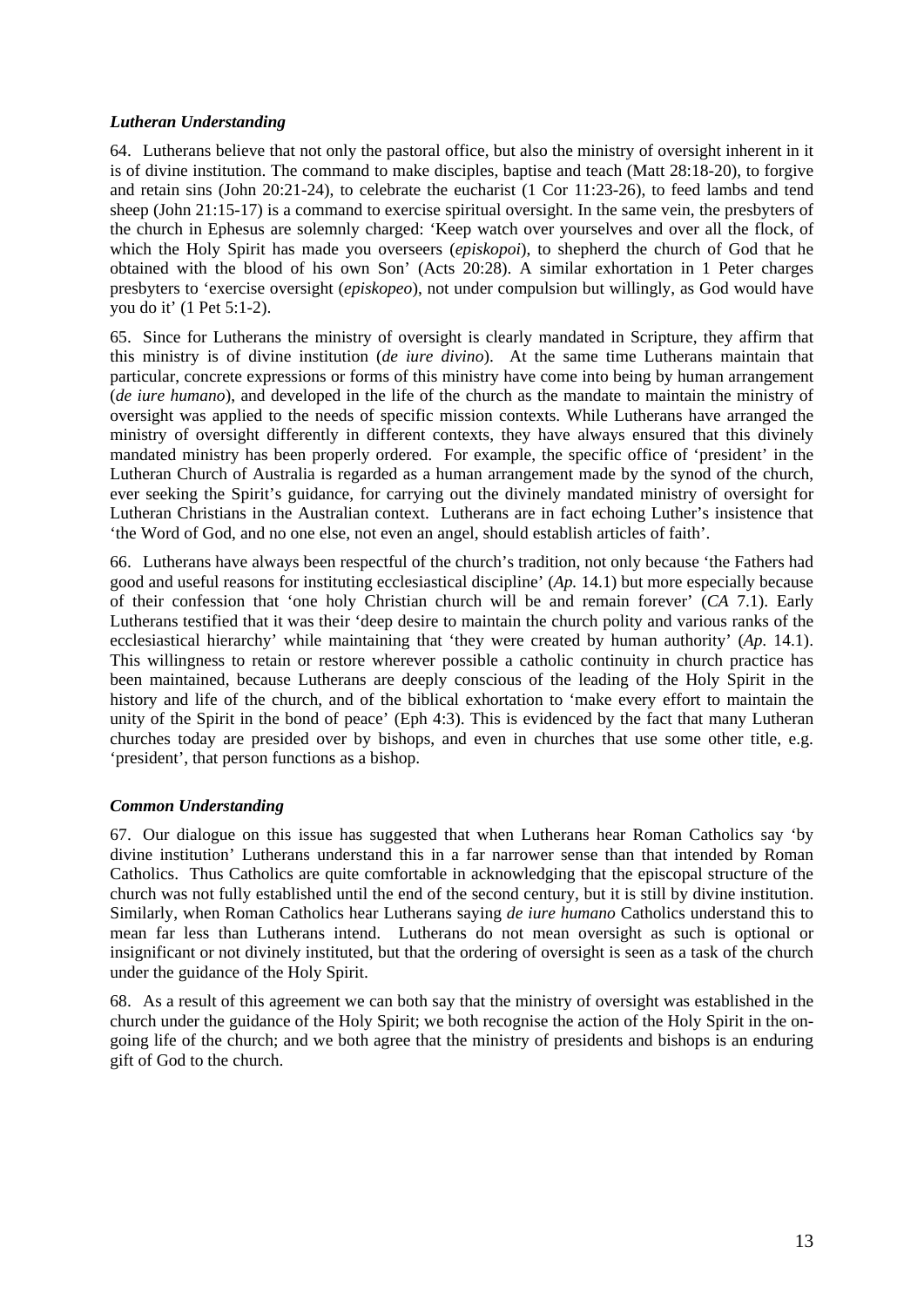## **3. A Gift of God in the Church**

69. In *Communion and Mission* Australian Lutherans and Roman Catholics expressed agreement about the church:

> Lutherans and Catholics agree on the universal and salvific nature of the church's presence and action in the world. As the body of Christ, the church is used by God to proclaim the divine love through word and sacrament and to model that communion which is the product of the gracious work of the Holy Spirit. It is an essential part of the church's being to be sent out into the whole world on God's mission. … It is the manifestation of the mystery of God's gracious purpose for the whole of humanity and of the divine plan to gather all things together under the headship of Jesus Christ (Eph 1:9-10). Accordingly, the church does not exist for its own sake but it is God's servant in and for the world. (n.63- 64)

70. From this agreement on the church we can speak with a common voice about the place of oversight in the church. Oversight is essential to the church; it is exercised by the church and within the church. It is exercised in relation to the preaching of the gospel and the celebration of the sacraments. In its exercise for the building up of the church the mystery of God's gracious purpose for the whole of humanity is manifest. Hence we see the office of oversight as a visible, graced reality. Through its exercise the church continues to be a sign and instrument of God's plan for the unity of humanity and their union with God.

71. Within this agreement Lutherans and Roman Catholics have traditionally emphasised different aspects of the relationship between church and the bishop/president. The possibility of reconciling these differences will depend on how together we answer the following questions. In affirming that Christ is the locus of the church's unity, to what extent can we speak of the bishop/president as a visible expression of that unity? What is the relationship between the bishop/president and the wider church? How is the bishop/president connected to a diocese/district? What is the relationship between the bishop/president and the congregation? What place does a teaching authority have in the church? How do we see the respective authorities of president and pastor or bishop and priest? We believe that consideration of these questions may offer deeper insights into the nature of episcopal ministry and its exercise.

#### *Lutheran Concerns and Emphases*

72. When Lutherans consider the relationship between the church and the episcopal office they wish to safeguard the spiritual reality of the church as the whole people of God in Christ Jesus. The focus of all ministry is Christ himself (it is his word and his sacraments; the church is his body). The unity and communion of the church is manifest in the liturgical presence of Christ: his gospel is read and preached; the church gathers to receive the sacrament of his body and blood. Only in a mediated sense do pastor and president manifest the church's unity – and they do so by ensuring that Jesus Christ is given his proper place as Lord of the church. 'Whoever hears you, hears me' (Luke 10:16). An essential task of the one office of the ministry of word and sacrament is oversight. In accordance with the command of Christ (Matt 28:18-20, John 20:1-23), there must be spiritual oversight of the church, whether that be at the parish, regional, or national level. Pastors exercise spiritual authority over the flock entrusted to their care. District presidents and the national president exercise a wider spiritual authority both over the parishes within their region and the pastors serving in them.

73. Lutherans see the office of president as an episcopal ministry, a ministry of oversight that fosters the one mission of the church and promotes unity in faith, hope and love. The essence of this oversight is not administrative or institutional, but is always pastoral, always exercised personally, collegially, and communally. The ministry of presidents is a service within the ministry of the church, and is understood as a distinct form of the one pastoral order, not a separate order. Presidents are themselves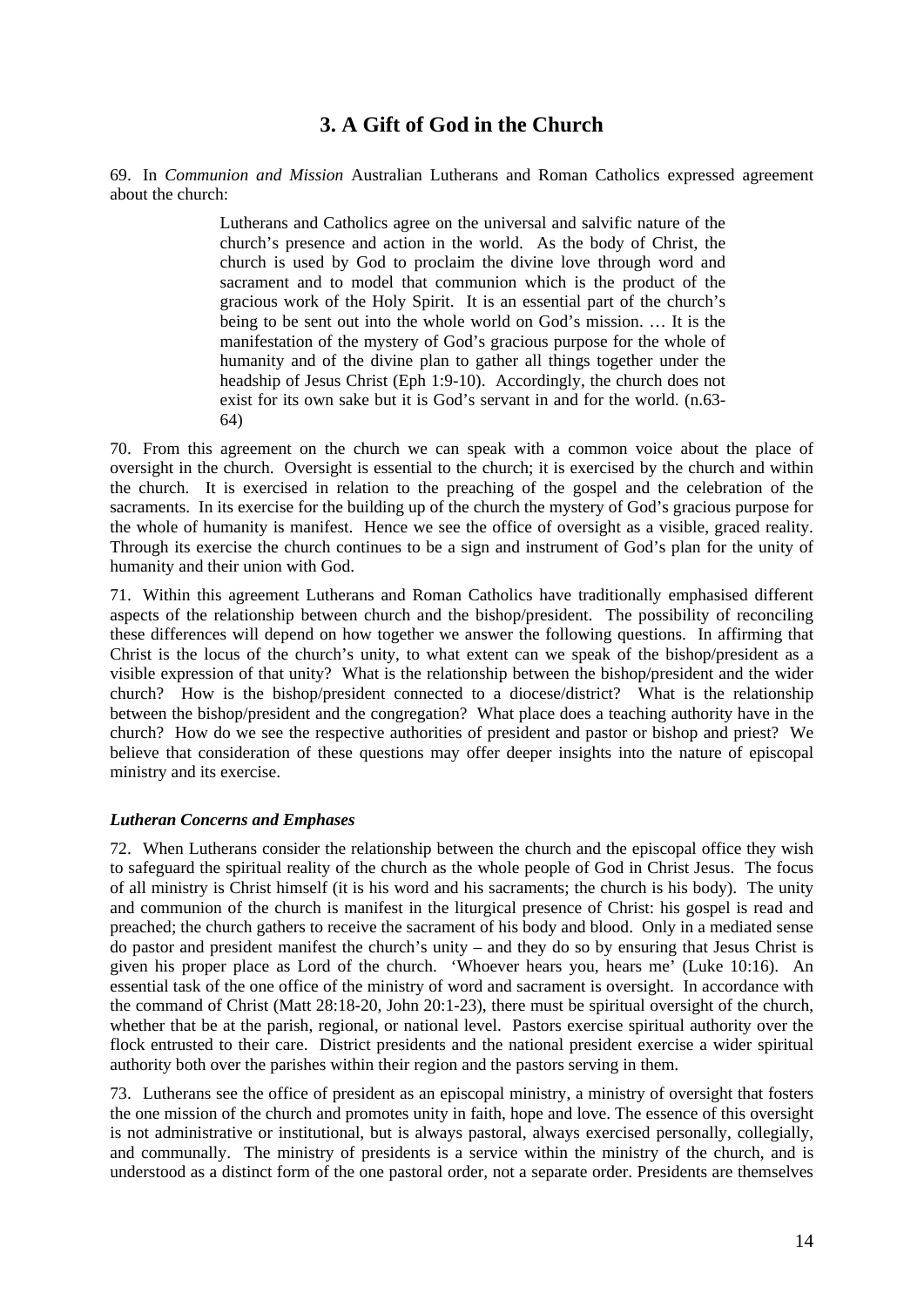pastoral ministers of word and sacrament, representing the ministry of Christ toward the church. The Lutheran Confessions state that, '…according to the Gospel, the power of the keys or the power of the bishops is the power of God's mandate to preach the Gospel, to forgive and retain sins, and to administer the sacraments. For Christ sent out the apostles with this command (John 20:21–23): "As the Father has sent me, so I send you…Receive the Holy Spirit".' (*CA* 28: 6, 7) Presidents exercise oversight and are servants of the Lord and the church. The Lordship of Christ, exercised through the office of oversight, is the locus of the church's unity and communion.

74. Lutherans teach that the church is nurtured and preserved in the apostolic faith by means of the Spirit at work in the faithful exercise of oversight through the office of word and sacrament. They also stress that the apostolic witness is passed on to successive generations by the living confession of all the faithful. Through baptism all believers enter the priesthood of Christ and are called to participate in, and share responsibility for the mission of the church: its worship, witness and service. Presidents, as ordained pastors, exercise a public ministry, which belongs to God's gifts to the church, and is essential for the church to fulfil its mission.

75. For Australian Lutherans a president exercises oversight over a regional grouping of pastors and the congregations they serve. Lutherans, in continuity with one aspect of the early church, have generally understood the congregation as local church in the full sense. Lutherans teach that the church (*una sancta ecclesia*) finds outward and visible expression wherever people assemble around the gospel proclaimed in word and sacrament. In this face-to-face assembly the faithful participate in Christ through the preached word and the sacramental gifts administered by pastors in obedience to Christ and on his behalf. While the LCA presidents do not preside over a local congregation, they preside over synodical gatherings, exercise primary responsibility for the ministry of word and sacrament in synod and its congregations, and in this way, connect all local churches in a region to each other and to the whole church. In this way presidential exercise of oversight is not only personal and collegial but also communal.

#### *Roman Catholic Concerns and Emphases*

76. Roman Catholics teach that the specific role of the bishop is to be a focus of the church's unity and mission. This is understood in a sacramental sense, viz. that God's grace is mediated through human realities. Thus the bishop is, like other people, a 'weak' human being, but one who has received authority to exercise ministry through the gift of the Holy Spirit in episcopal ordination. Hence bishops possess a proper authority in the church. 'This teaching function is not above the word of God but stands at its service, teaching nothing but what is handed down, according as it devotedly listens, reverently preserves and faithfully transmits the word of God, by divine command and with the help of the Holy Spirit' (*DV* 10). By their ministry bishops remind the whole church of the gospel proclaimed by Christ and call the church to fidelity to the gospel.

77. Roman Catholics regard the bishop as a member of the pilgrim people of God. They are confident that the instinct for the faith (*sensus fidei*) of the whole people of God – which is a gift of the Spirit – will keep the church in the faith of the apostles. While bishops have a particular task to discern and articulate the faith of the people of God (*sensus fidelium*), they confess the apostolic faith together with all the baptised.

78. Roman Catholics understand the bishop to have oversight in a particular, local church – a diocese – and to be the sign of communion with other local churches. This is manifest most clearly in the celebration of the eucharist, over which the bishop presides in the diocese. Every celebration of the eucharist in a diocese is linked in a sacramental way to the bishop.

#### *Common Affirmations*

79. *Both Lutherans and Roman Catholics affirm that bishops/presidents are a gift from God to the church because their role is to ensure that the word of God is handed on and received in the church, that the sacraments are celebrated, and that the unity of the church is thereby preserved.*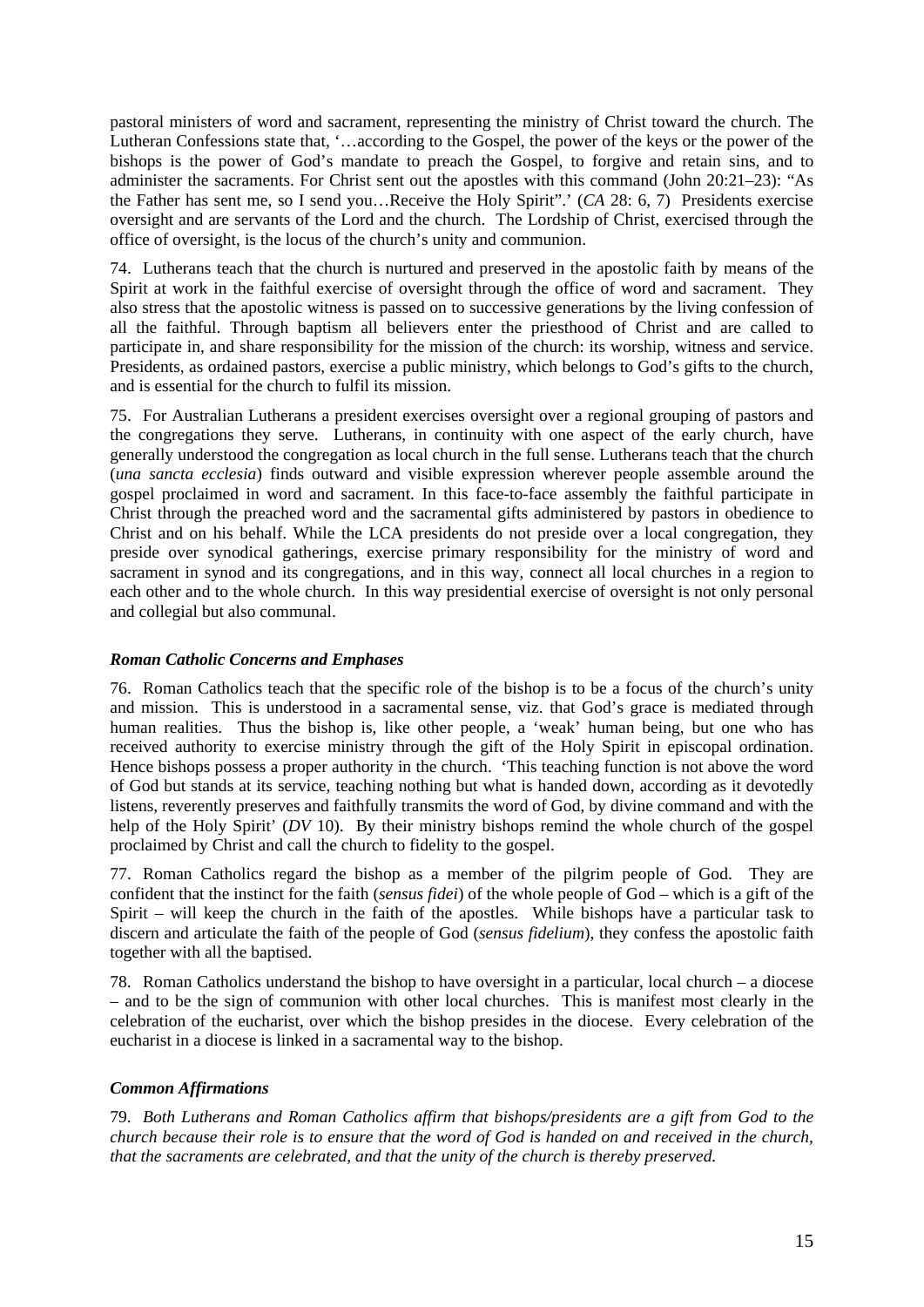In this sense we see the bishop/president as a visible expression of unity. We affirm that this gift is bestowed on a person by the action of the Holy Spirit through the ministry of the church. We affirm that episcopal ministry is exercised personally, collegially and communally, thereby demonstrating that the church is a communion.

#### 80. *We affirm that the office of bishop/president depends on the word of God, and is exercised as a ministry of the word.*

Through the life and ministry of the bishop/president, the Holy Spirit makes present the word of God. The bishop/president has a prophetic role in the church: he proclaims the word of God to the church and to the world. Through the ministry of the word the bishop/president demonstrates the unity of the church across time and space. There is one word of God. This one word is handed on and received in different places and contexts around the world, and the bishop/president oversees this process in a particular location. A Lutheran president preaches in worship at synods and conferences of the church, in regular congregational life, at the ordination and installation of pastors, and on other occasions. A Roman Catholic bishop preaches authoritatively within the liturgical assembly. Traditionally he listens to the reading of the gospel and teaches it from his seat (*cathedra*) in the cathedral church. Both bishops and presidents speak the word publicly on behalf of the church when addressing particular moral or social questions. This proclamation – within the church, and in societyat-large – is grounded in Jesus' promise, 'The one who hears you hears me' (Luke 10:16).

#### 81. *Both Lutherans and Roman Catholics recognise that there is an inter-relationship between bishops/presidents and the eucharist in respect to the manifestation of the unity of the church.*

In the early church the bishop presided at the eucharist celebrated in the local church of which he had oversight. The link between this eucharist and other local celebrations of the eucharist was maintained by the naming of the bishop in the Eucharistic Prayer. This practice is still continued in the Roman Catholic Church. In the Lutheran Church in Australia the president is often named in the prayer of the faithful. Lutherans also express the link between eucharist and the office of oversight in the fact that the celebration of the eucharist at synod and other church-wide celebrations is presided over by the president. A Roman Catholic bishop regularly presides in the cathedral at the diocesan eucharist.

#### 82. *Within our respective churches, bishops/presidents are connected to each other in a collegial relationship.*

In the LCA presidents belong to the College of Presidents. For Roman Catholics, all bishops throughout the world belong to the College of Bishops. Likewise, in both our churches episcopal ministry is exercised in a particular region that is bigger than a local congregation or parish.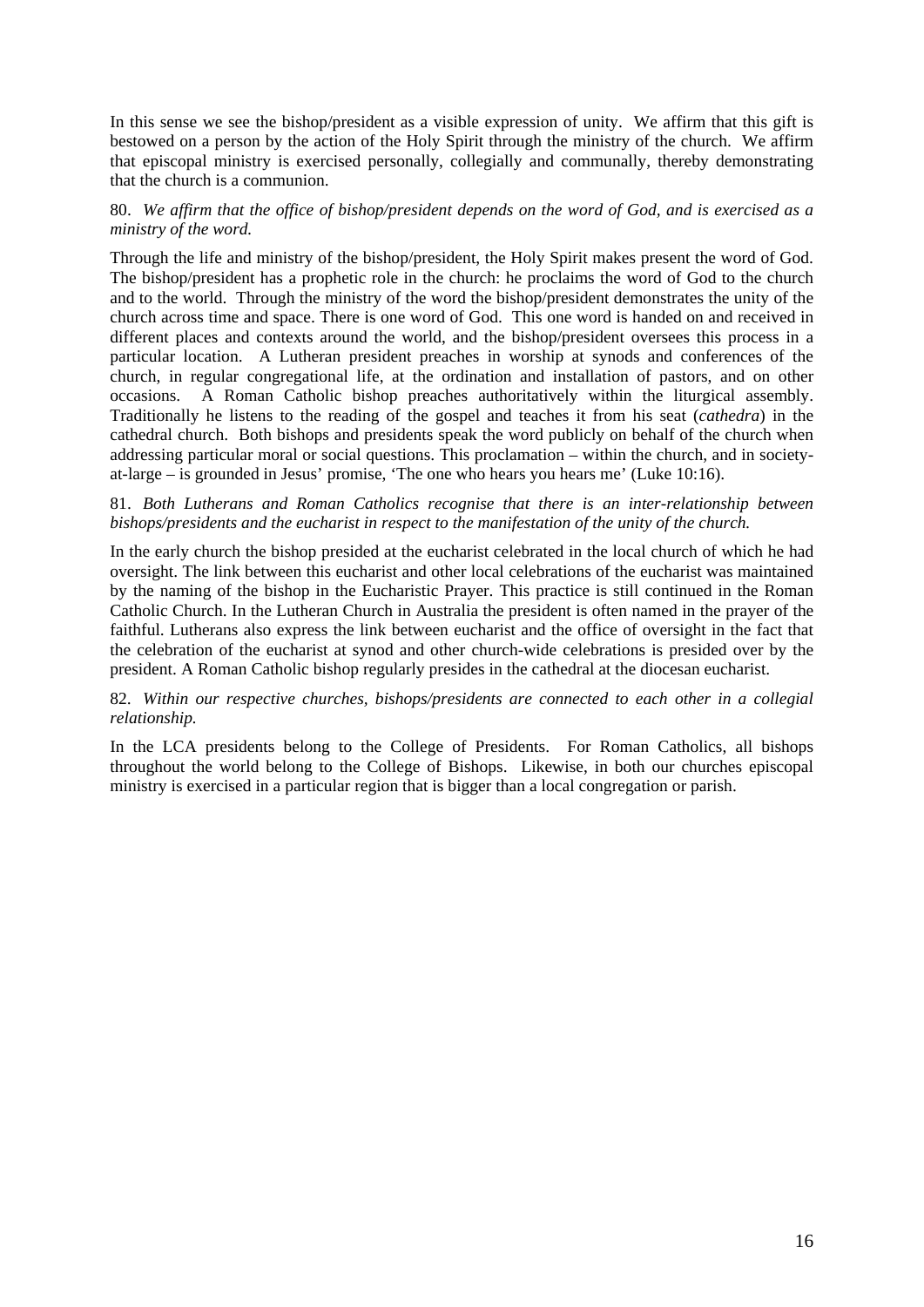## **4. Apostolic Succession**

83. Lutherans and Roman Catholics agree it is essential that the ministry of presidents and bishops have apostolic validity. We differ regarding the way such validity is determined and what it means.

#### *Roman Catholic Concerns and Emphases*

84. For Roman Catholics, in purely canonical or juridical terms, a requirement for the validity of episcopal ministry is the 'apostolic succession of bishops'. Accordingly, it is canonically determined first that each bishop be ordained by a bishop who is assisted by two other bishops, all of whom are members of the college of bishops, and second that the ordination be duly authorised by the universal church.

85. The spiritual and theological meaning of apostolic succession should always inform its juridical determination. It is a spiritual reality, which is both ecclesiological and sacramental. This meaning is expressed succinctly in Roman Catholic teaching in these words: 'through those who were appointed bishops by the apostles and through their successors right down to us, the apostolic tradition is manifested and safeguarded all over the world' (*LG* 20). The succession of bishops exists for the apostolic faith. According to ancient practice, by the succession of bishops 'the tradition of the apostles in the church and the preaching of the truth have come down to us. And this is the most complete demonstration that one and the same life-giving faith which is in the church from the apostles until now has been preserved and handed down in truth'.<sup>[30](#page-16-0)</sup> Roman Catholics understand that the handing on of the apostolic faith originates with Christ and is sustained by the Holy Spirit: 'tradition preserves the word of God as it was entrusted to the apostles by Christ our Lord and the Holy Spirit, and transmits it to their successors, so these in turn, enlightened by the Spirit of truth, may faithfully preserve, expound and disseminate the word by their preaching' (*DV*, 9). Apostolic succession (*successio*) is at the service of the apostolic faith (*traditio*).

86. Apostolic succession exists so that the teaching of the apostles, which has been faithfully received in a particular (local) church, may continue to be handed on in that church. In this way the continuity of a local church with the apostolic church is demonstrated as well as the continuity of its bishop with the original apostolic ministry. Furthermore, apostolic succession is meant to ensure that the apostolic teaching handed on in each local church is the same faith received and handed on in the whole church. Bishops always exercise their office as an act of communion. Apostolic succession tells us something about the church throughout the world today. It is an expression of the communion of bishops, and of the communion of local churches. It exists to enable the whole church to continue to hand on what the apostles received from Christ (cf. 2 Tim 2:2), and to ensure that the church remains 'built on the foundation of the apostles' (Eph 2:20). An individual bishop is said to be in the apostolic succession when it is determined that this bishop properly belongs to the college of bishops, which is the successor to the apostolic college. Apostolic succession is an expression of both the apostolicity and the catholicity of the whole church. We can therefore say that apostolic succession (*successio*) is related to the communion (*communio*) of the church.<sup>[31](#page-16-1)</sup>

#### *Lutheran Concerns and Emphases*

87. For Lutherans, in purely juridical terms, the 'apostolic succession of bishops' in its concrete and historical sense is not a requirement for the validity of episcopal ministry, nor does it guarantee it. They acknowledge, however, that it may constitute a useful symbol of the continuity of the apostolic faith and teaching, and that its adoption for the sake of the unity and well-being of the church may be beneficial. For Lutherans the validity of episcopal ministry resides essentially in the validity of the ordained ministry. This is grounded in the authority which Christ has given to the church, by which

 $30^{\circ}$ 

<span id="page-16-1"></span><span id="page-16-0"></span><sup>&</sup>lt;sup>30</sup> Irenaeus, *Adv. Haer*. III.3.3.<br><sup>31</sup> The relationship between *successio, traditio* and *communio* is explored at some length by Walter Kasper. *Leadership in the Church* (New York: Crossroad, 2003), 114-143.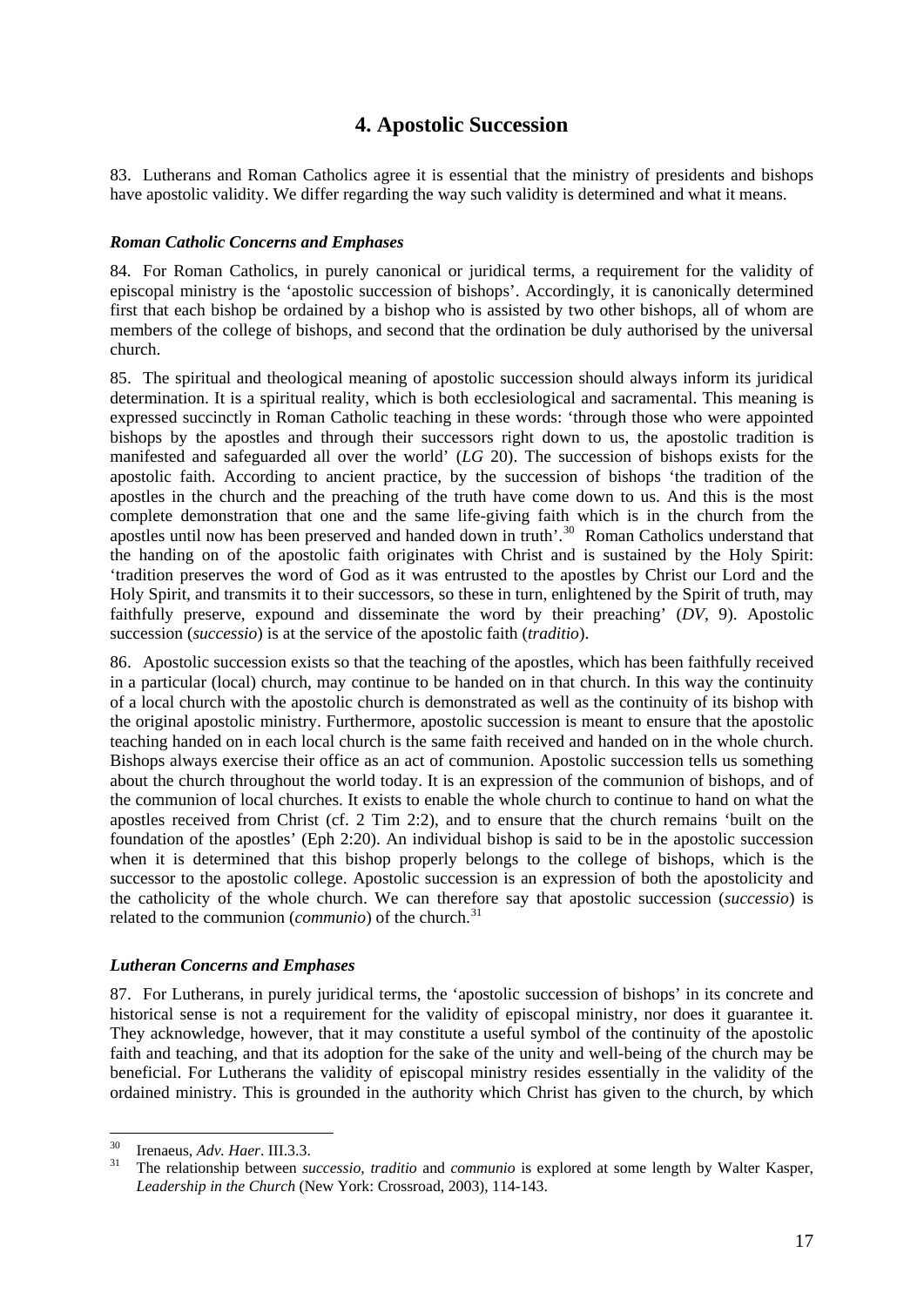the pastor is ordained and consecrated. In current Australian Lutheran practice, ordination to the pastoral ministry is authorised by the College of Presidents, that is, the president of the church and the district presidents, working together collegially, and the president of the church performs the ordination as a demonstration of the unity of the church. However, the validity of the pastoral, and therefore episcopal, ministry does not reside in these elements.

88. For Lutherans apostolic succession is the succession of the apostolic faith. The faithful service of the gospel in the exercise of the pastoral office – which includes the ministry of bishop and president – ensures continuity of the apostolic faith. For Australian Lutherans apostolic succession resides in the continuity and succession of the apostolic faith as taught and enacted by the apostolic ministry. As they stated in *Pastor and Priest*, an earlier statement of this dialogue:

> The apostolic succession of the church is constituted by its succession in the faith and ministry of the apostles. The unity of faith created by the Spirit down through the centuries, through the succession of word and sacrament, establishes identity between the church of our time and the church of the apostles.<sup>[32](#page-17-0)</sup>

89. In ordination, the pastor is 'authorised to preach the pure gospel, and thus to be a successor to the apostles'.[33](#page-17-1) For Lutherans it is apostolic succession in this understanding that guarantees that the apostolic teaching handed on in each local parish is the same faith received and handed on in the whole church. Within this understanding there is a special role for the bishop/president. 'The power and authority of [the bishop/president] implies a personal responsibility for guiding [the] church in its faithfulness to the common apostolic faith'.<sup>[34](#page-17-2)</sup> The practice of the office of oversight requires a shared exercise of authority together with other bishops/presidents, and in consultation with pastors and lay people. This unity of the church (*communio*) is expressed when the church comes together in synod. In Australia, General Synod is presided over by the president of the church. This expression of unity continues between synods as the president of the church, working collegially with the College of Presidents in consultation with General Church Council – a body which includes elected pastors and lay representatives from each district – oversees the church. There is a growing expression of this communion globally as the bishops and presidents of the synods in each country interact collegially in joint episcopal ordinations and formal and informal consultations.

#### *Working Towards Mutual Recognition*

90. For Roman Catholics the recognition of the episcopal ministry in each part of the church by the whole church is an essential expression of the catholicity of the church. The Roman Catholic Church recognises the presence of the salvific act of God in the Lutheran Church; it recognises that 'all who have been justified by faith in baptism are members of Christ's body...and so are deservedly recognised as sisters and brothers in the Lord.' The Council teaches that other Christian churches 'have by no means been deprived of significance and importance in the mystery of salvation' (*UR*, 3). As a consequence of this forthright statement made at the Second Vatican Council it could be argued that there is already implied a kind of recognition of oversight in the Lutheran Church. Full recognition will be possible as both churches move to address the question of the '*defectus ordinis*' that the Roman Catholic Church attributes to the ministry of the churches of the Reformation (cf. *UR*, 22). Apostolic succession, which concerns both the succession of bishops and the apostolicity of the church, is always a factor in mutual recognition. A proper consideration of the nexus between bishop and church would thus be part of any process leading to a Roman Catholic recognition of the president in the Lutheran Church.

91. For Lutherans at the Reformation the model of oversight that they earnestly desired to keep was that which has continued in the Roman Catholic Church and other communions to the present day, that

<sup>32</sup> 

<span id="page-17-2"></span>

<span id="page-17-1"></span><span id="page-17-0"></span><sup>32</sup>*Pastor and Priest*, §58. 33 *Pastor and Priest*, §16. 34 Günther Gassmann, 'The Power of the Bishops: A Lutheran perspective', *Lutheran Forum* (Easter/Spring 2003) 16.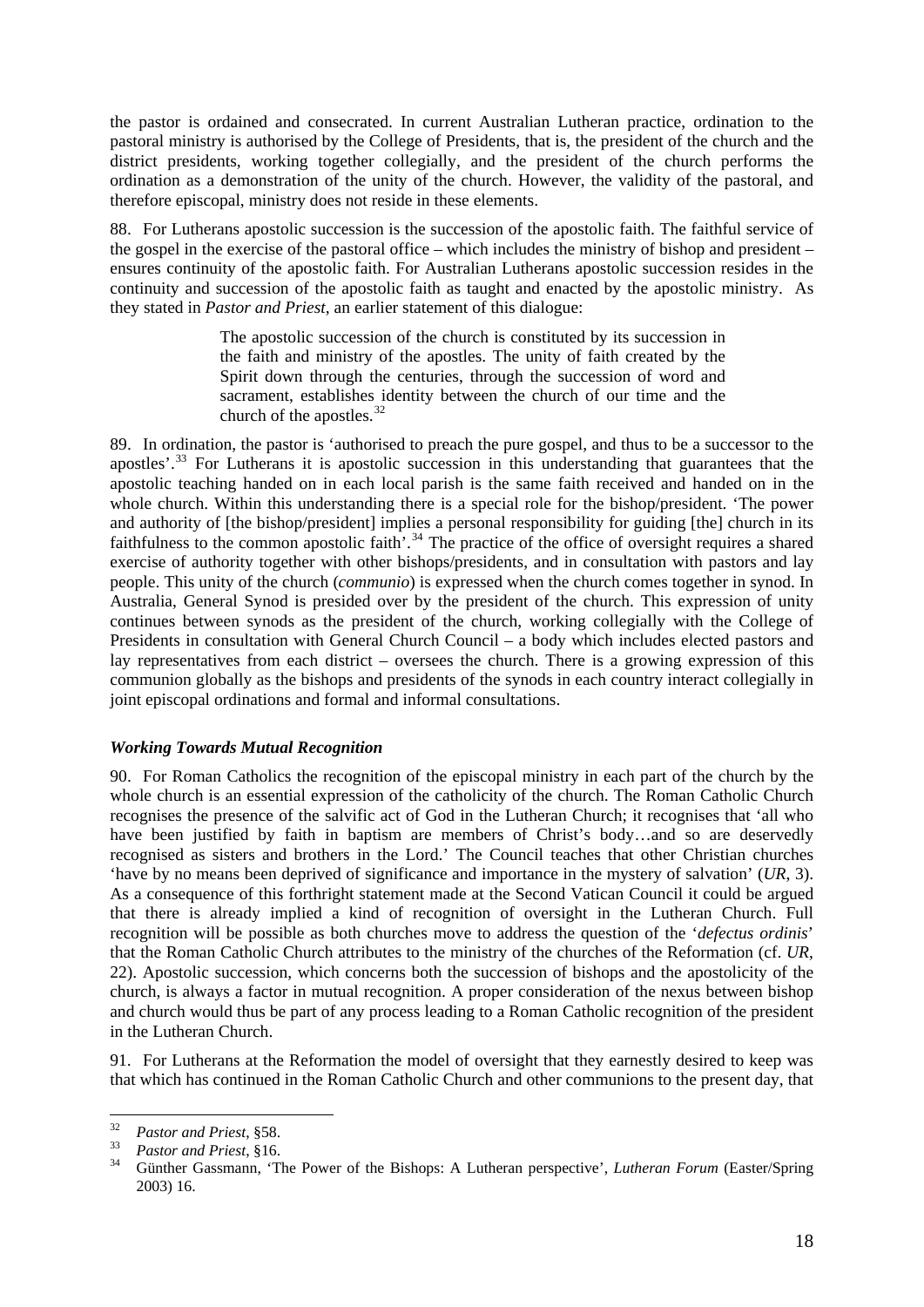is, bishops in apostolic succession (*Ap.* 14.1,2,5). Following the Reformation it was not possible for historical reasons to retain this practice in many countries, and over the centuries in those countries the unavoidable loss of this practice has tended to become a matter of tradition. For Lutherans, there is in essence no bar to recognising the episcopal ministry of the Roman Catholic Church, so long as its bishops continue to preach the gospel (*CA* 28.5).

92. Together Roman Catholics and Lutherans acknowledge a growing convergence in our understanding of apostolic succession and its place in the life of the church. We both hold as our common objective the continuity of the apostolic faith, which brings about communion in the church, both local and universal. We both insist on the continuity of ministry in the church. However, the process by which these are guaranteed varies in each church. For Lutherans it is presbyteral succession (the succession of pastors) that serves and gives expression to the continuity of the word. For Roman Catholics it is the succession of bishops. The question that faces us is: to what extent are these processes and the way in which we each view them divisive?

93. We are convinced that the process of recognition will take place in stages as our two churches deepen their communion in all aspects of church life. Each church will bring its particular gifts to this process of mutual recognition. On the Roman Catholic side the gifts will include the reminder that the handing on of the apostolic faith is a concrete, historical task, and that communion in the apostolic faith is linked to communion in the church. This amounts to a call for a clearer connection between apostolic succession, apostolic faith and the communion of the church. On the Lutheran side the gifts will include the constant reminder that it is inadequate to describe apostolic succession simply in terms of an unbroken line of bishops, and that the essence of succession is the faithful preaching of the gospel. This amounts to a call for a clearer connection between apostolic succession and the word of God. Lutherans recognise the episcopal ministry in the Roman Catholic Church in the faithful proclamation of the gospel. While the Roman Catholic Church has made a juridical determination that the succession of bishops is lacking in the Lutheran Church, ongoing theological dialogue may determine that the tradition of the faith there is truly and fully in continuity with the faith taught by the apostles, and that the intention of the ministry in the Lutheran Church is to exercise the ministry divinely instituted in the church. Such a theological assessment would be the basis for Lutherans and Roman Catholics to address together any outstanding juridical issues. The juridical problem can only be fully addressed from within the context of agreement in the faith.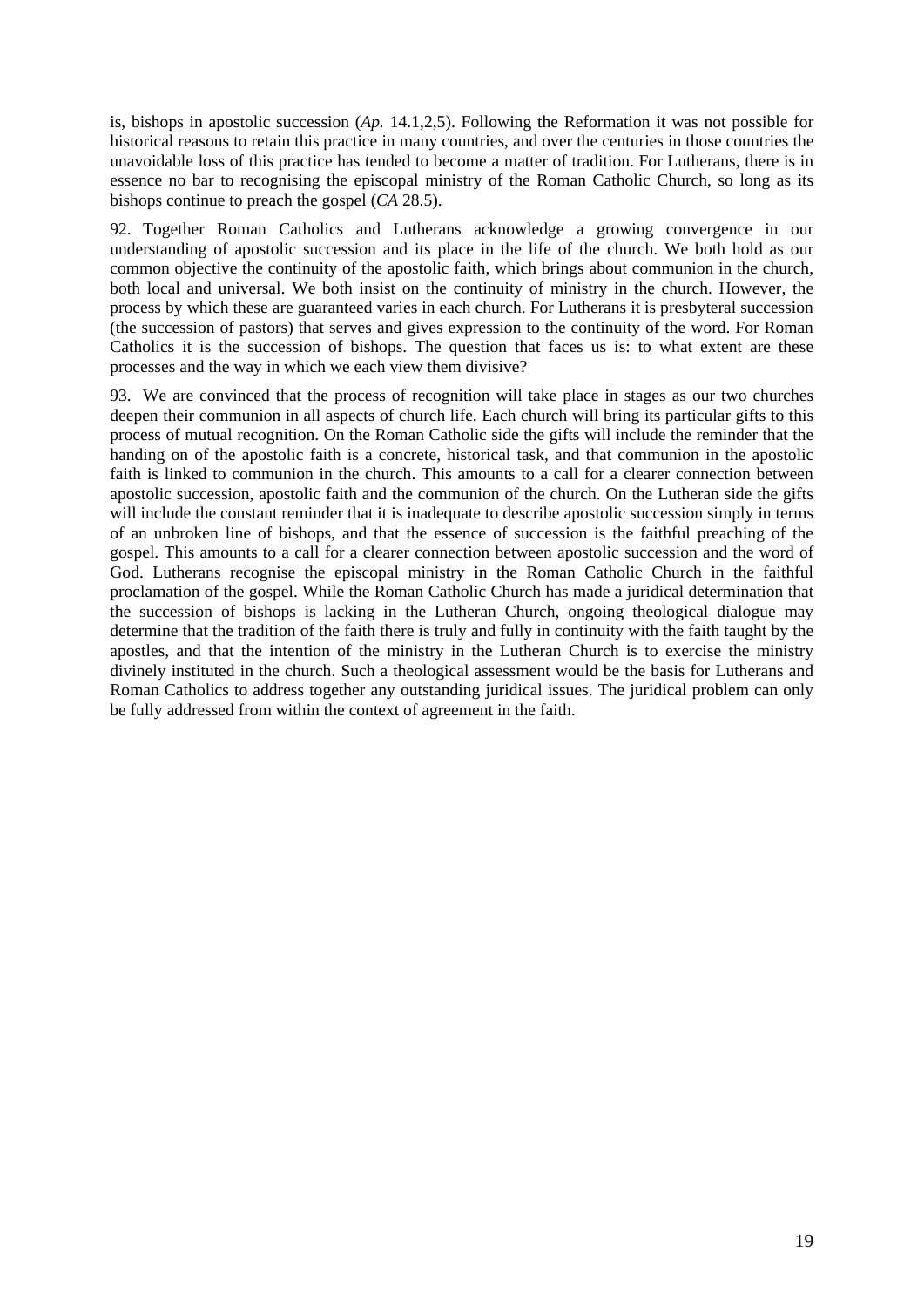## **5. Bishops, Presidents and Synodality**

94. While both our churches give a central place to the ministry of bishops/presidents in the life of the church, we also both emphasize the fundamental importance of synodality, understood as the participation of the whole community in the life of the church. The word synodality comes from the Greek *synhodos*, which means the common way. It refers to the community of disciples following the way of Jesus together.

#### *Synodality in the Roman Catholic Church*

95. The Roman Catholic Church has traditionally given a central place to bishops in the life of the church, but it has not always been attentive to structures of participation. The Second Vatican Council called the Roman Catholic Church to a more collegial way of being.

96. The Council insists on the participation of the whole community of the faithful in the life of the church. A prime example is found in the first document produced by the Council, the *Constitution on the Sacred Liturgy*. Its most fundamental guiding principle for the reform of the liturgy is the 'full, conscious and active participation' (*SC* 14) of all God's people in the liturgical life of the church.

97. A second example is found in the Council's *Dogmatic Constitution on the Church*. Instead of beginning with the hierarchy of the church, the Constitution begins with two chapters on the whole community of the baptised. It thus gives priority to the participation of the baptised in the life of the church before going on to consider the specific ministries of the ordained and the vocation of the laity. This theology of participation is grounded in the ancient theological understanding of the church as a communion in the Spirit.

98. The Council proclaims that the lay faithful participate fully in the mission of the church by living in fidelity to the kingdom of God in the midst of secular affairs. It declares that this vocation comes directly from Christ, and is given to all the faithful by their baptism (*LG* 31-33). The whole community of the faithful is anointed by the Spirit and cannot be mistaken in belief because of the 'sense of the faith' that belongs to the whole people. The Holy Spirit gives charismatic gifts to all the members of the church, for the renewal and the building up of the community (*LG* 12). The whole church is called to holiness (*LG* 40). Each member of the church is called to follow the way of Jesus.

99. In discussing bishops, the council teaches that bishops are ordained into an episcopal college. Episcopal collegiality is an important expression of synodality. In the tradition of the church collegiality found expression in the bonds of communion between bishops of various dioceses, in their communion with the bishop of Rome, in councils of the church, including the great ecumenical councils, and in the participation of a number of bishops in the ordination of a new bishop. The Second Vatican Council returns to this ancient view of collegiality. It teaches that the episcopal college, when acting with its head, the bishop of Rome, and only then, is 'the subject of full, supreme and universal power' in the church. It sees this college as giving expression to the variety and diversity of the People of God (*LG* 22). The authority of this college is expressed in a solemn way in an ecumenical council. It also finds expression when bishops from around the world act in unity with the bishop of Rome.

100. In its *Decree on the Pastoral Office of Bishops in the Church*, the Council provides for bishops to come from various parts of the world to assist the bishop of Rome in a Synod of Bishops, and so manifest the responsibility that all bishops share for the universal church (*CD* 5). To give expression to the collegiality of bishops the Council encourages the increased use of regional synods and councils, and sets out guidelines for national or regional episcopal conferences (*CD* 38).

101. Since the Council much has been done to involve the whole people of God more fully in the liturgical and apostolic life of the church and in a variety of ministries. Participatory structures in local churches include diocesan synods, diocesan pastoral councils, councils of priests, parish pastoral councils and parish finance councils. In response to the Second Vatican Council, the Roman Catholic Church has adopted a more synodical form of government at many levels. While this is clearly a great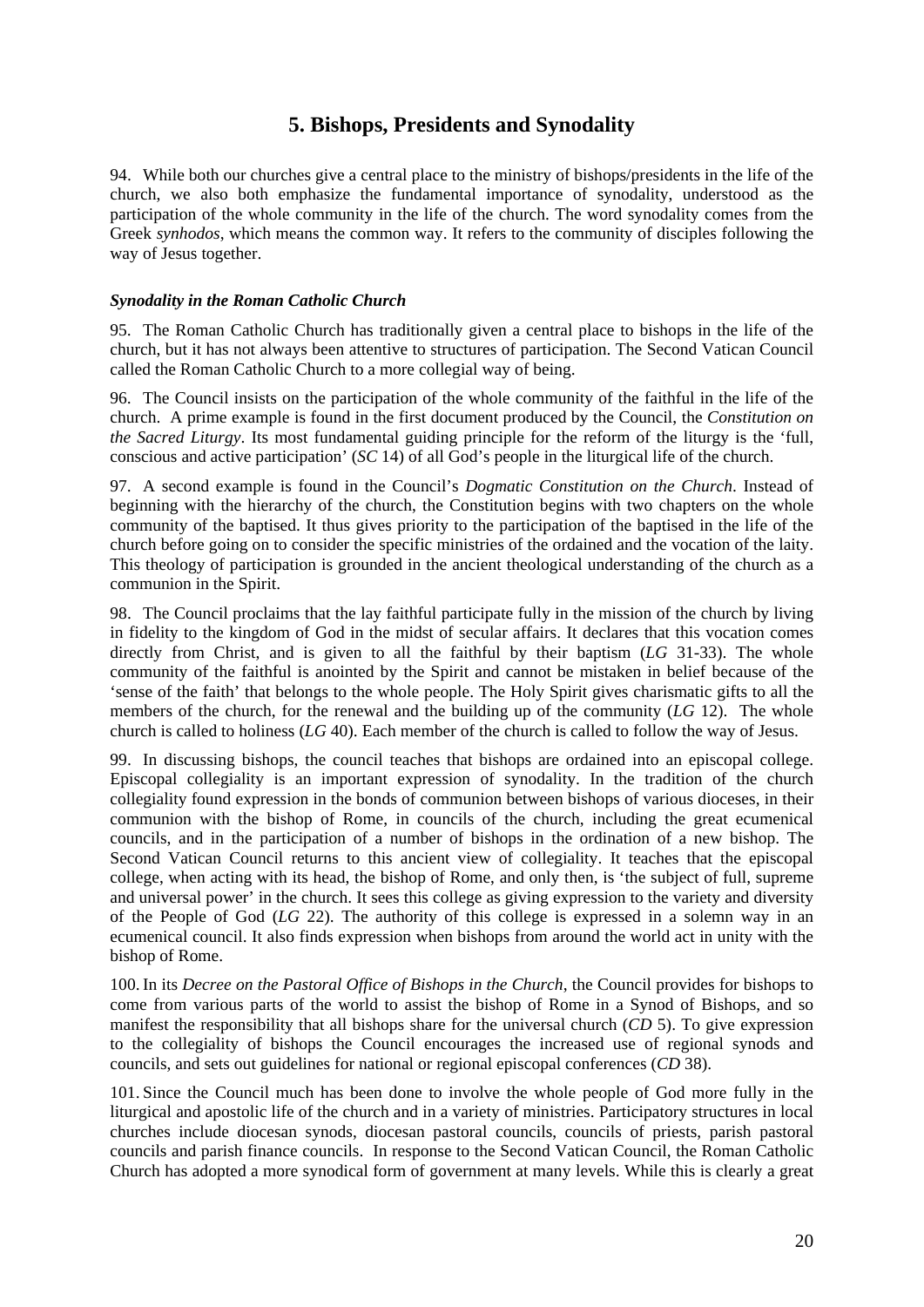step forward, these new structures are restricted to a consultative role. Lay people are not involved in structures like the Synod of Bishops, and many would think that there is room for a fuller participation of the baptized in the decision-making processes of the church.

#### *Synodality in the Lutheran Church of Australia*

102. The Lutheran understanding of synodality is grounded in word and sacrament. Those who are baptised into the body of Christ are called to grow in grace and 'walk by the Spirit' (Gal 5:16,25), and to confess the truth together in love (Eph 4:15). Guided by the word, and nourished by the eucharist, the faithful are knit into a fellowship that journeys together. From the very beginning Lutherans in Australia have had a distinctive self-understanding of being 'synod' – a people 'walking together'. Australian Lutheranism has four inter-related ways of 'walking together' – the congregation, the District, the Lutheran Church of Australia (LCA) and international Lutheran bodies.

103. Synods and Conventions are the people of God taking seriously the mission and commission of God entrusted to the whole church. The particular structure is not divinely mandated but the need to act synodically is from God and his Spirit. Synods do not create doctrine but one of their roles is to receive advice from the General Pastors Conference and to help resolve doctrinal issues that arise and to ensure that the doctrinal position expressed in the Lutheran Confessions is adhered to. Presidents exercise oversight in accord with Scripture, the Confessions and synodical resolutions. Synod and the president are both at the heart of oversight. The president presides at the eucharist at Conventions, and symbolizes the unity of synod.

104. The Convention of General Synod is the ultimate decision-making body of the LCA. It consists of lay delegates from each parish and pastor delegates from each District. Between conventions General Church Council attends to the business of synod and can seek votes from the delegates who continue to act during the synodical term. Matters such as theology, worship, pastoral training, overseas mission cooperation, and interchurch relations (including National Council of Churches in Australia) are concerns of the LCA.

105. Parish pastors exercise oversight at the local level. Through Pastors Conferences, pastors act collegially and assist in exercising a wider oversight. General Pastors Conference acts as the theological adviser to General Convention and General Church Council refers agenda items with confessional and theological import to it so it can provide opinions and recommendations to the Convention of General Synod.

106. District synodical conventions are subsidiary gatherings and deal with issues like state-based ecumenical relations, cooperative ministries in evangelism, education, youth ministry, and aged and community care. Districts are in a way 'intermediaries'. Congregations often relate to the LCA through their District and vice versa.

107. The people of God gather in local congregations, which are true manifestations of the one, holy catholic and apostolic church. As far as visible organisation is concerned, a local congregation joins the LCA by being received into membership of a District. Such a congregation is then considered to be the LCA in a given locality in a District. The local congregation lives within the confession and terms of reference set by its membership in the LCA. Members of parishes work with their pastors in the oversight of the local people of God. Congregations can be fully involved in the work of the church by sending proposals to conventions and having their delegates speak on the issues before the church at District and General Synods. The presidents and needs of the District and LCA are regularly included in the prayer of the faithful on Sundays. Newsletters from presidents are made available to members. Delegates are kept informed about synodical matters, and in turn keep members informed of what is happening in the wider church.

108. The lay and pastoral delegates, on the basis of nominations put before convention by the respective pastors conferences, elect the President of the Church (LCA) and District Presidents. In exercising their oversight presidents are responsible to their respective synods, as seen in the comprehensive reports they provide conventions. The President of the Church and District Presidents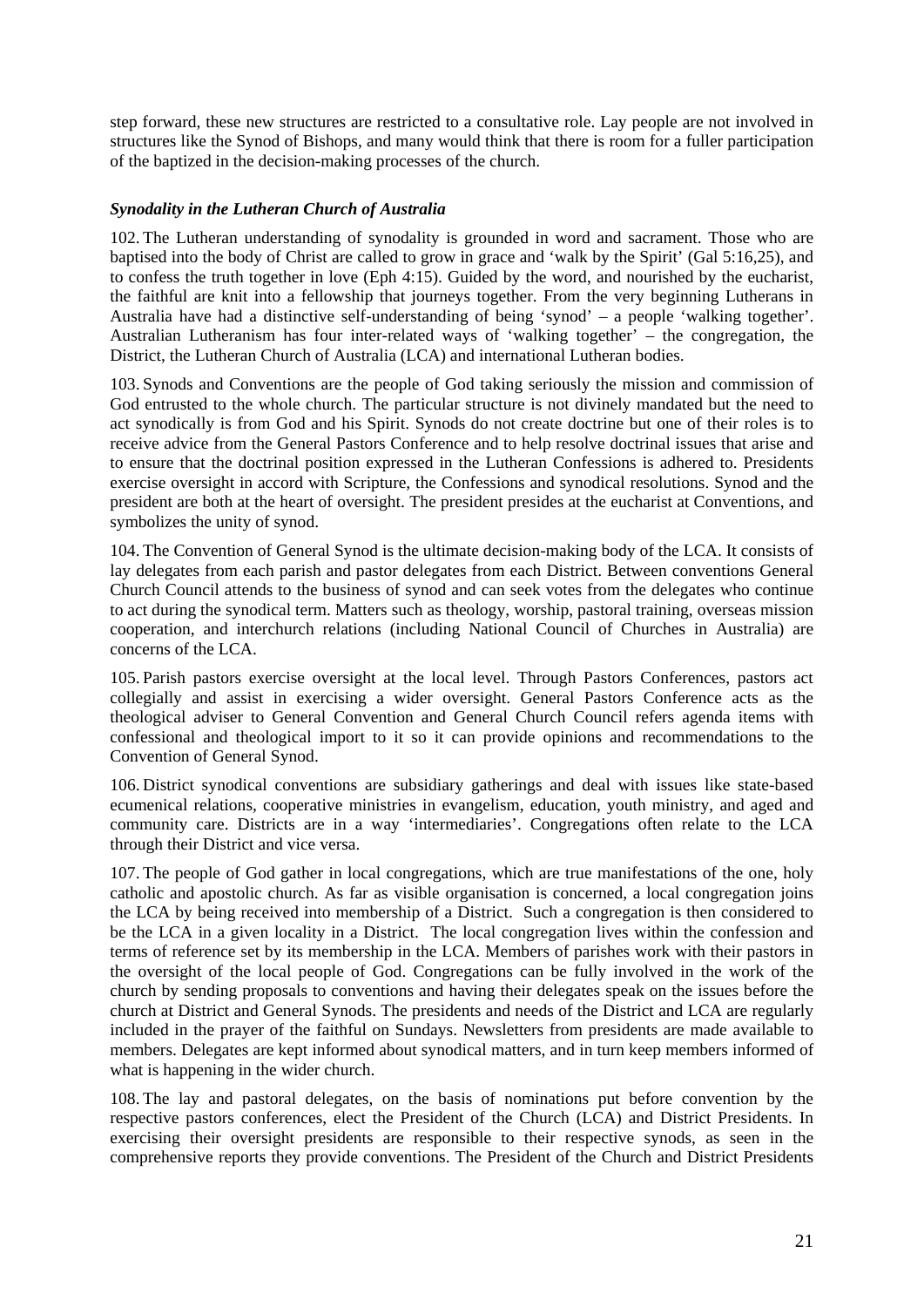act collegially through the College of Presidents, for instance in exercising pastoral care for the pastors and in approving candidates for ordination.

109. Presidential and pastoral collegiality exemplifies the Australian Lutheran commitment to act synodically. In the LCA, presidents, synods, pastors and people interact in mutually supportive ways to enable all members to 'walk together' in the mission and commission entrusted to God's people, under the local, District and church-wide offices of oversight.

110. Australian Lutherans seek to express synodality with Lutherans overseas. Internationally they relate to the Lutheran World Federation (LWF) as an associate member, the International Lutheran Council (ILC) also as an associate member, and to individual Lutheran churches. Some examples of the latter are: Papua New Guinean Lutheran churches because of mission history; Lutheran Church Canada because of confessional similarity; Lutheran Church Missouri Synod and Evangelical Lutheran Church in America because of similarity in language and background; various Lutheran churches in Indonesia and Malaysia because of geographic and regional proximity as well as mission and identity needs.

#### *Common Affirmations*

111. Both our churches recognise that the whole people of God participates in the life of the church as those who follow in the way of Jesus. Concerning this synodal dimension to our common life we make the following affirmations.

112. *Together we assert the primacy of baptism in our understanding of the church.*

It is the whole baptised community who are the Body of Christ. All distinctions within the life of the church are to be understood in the light of the common baptismal dignity of the whole People of God. The Spirit of God is given to all the baptised. All are called to mission, all are called to holiness, all are called to participate in the life and worship of the church.

113. *Together Roman Catholics and Lutherans believe that our participation in the church is grounded in the fact that we share in the communion or fellowship (*koinonia*) of the Holy Spirit (2 Cor 13:13).*

In this fellowship of the Holy Spirit we are brought into communion with the trinitarian God and with one another. The eucharistic bread and wine we receive is our communion or fellowship (*koinonia*) in the body and blood of Christ (1 Cor 10:16-17). Both churches believe that those who participate not only receive Christ in Holy Communion, but also form a communion with one another in Christ and in the Spirit. This idea of the church as a communion or fellowship in Christ and the Spirit is an important theological foundation for the participation of all believers in the life of the church. We hold this in common despite the fact we cannot yet celebrate the eucharist together.

#### 114. *Together we assert the fundamental and central importance for the life of the church of synods and/or councils.*

It is only through the great councils of the church that the Christian community was able to proclaim the deep mysteries of the Incarnation and the Blessed Trinity with one voice. We are convinced that synodal structures are essential to the life of both the Lutheran and the Roman Catholic churches. While the pastoral office represents the unity of the church, synodal or conciliar structures enable the diversity of the Spirit's gifts within the communion of the one church to receive expression. Both are necessary.

#### *Learning from each other*

115. While we both hold to the fundamental importance of synodal structures, we recognize that the history of our two communities has meant that there are differences between us on the practice of synodality. The Roman Catholic community has a strong conviction about the role of the bishop in the church. We suggest that the Lutheran community may have something to learn from this understanding of the bishop as the focus of unity of the church. The Lutheran community in Australia,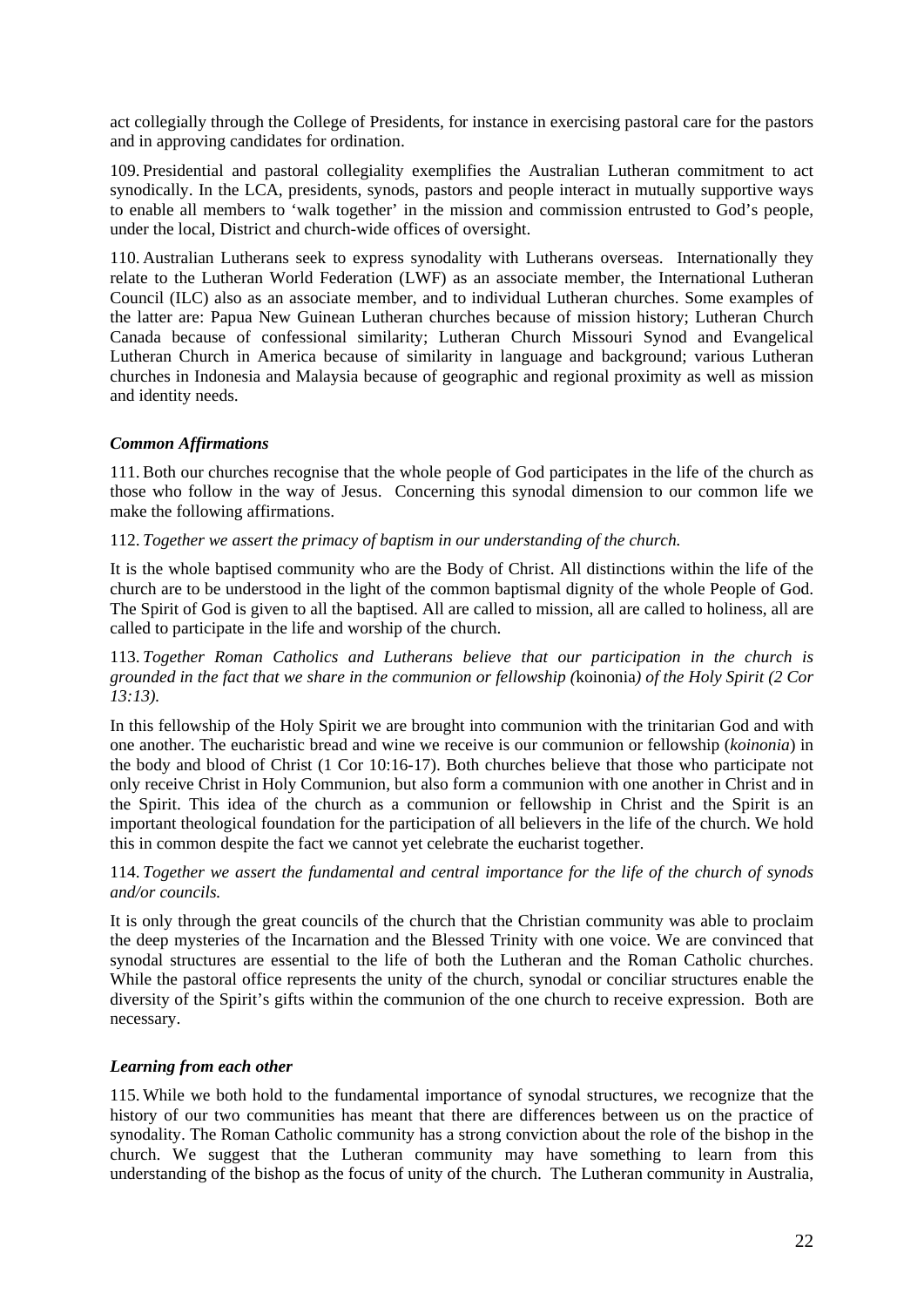and elsewhere, has a strong history of participation through synodical structures. We suggest that the Roman Catholic Church, as it attempts to bring about more effective participation, may have something to learn from the synodical practices of the Lutheran community.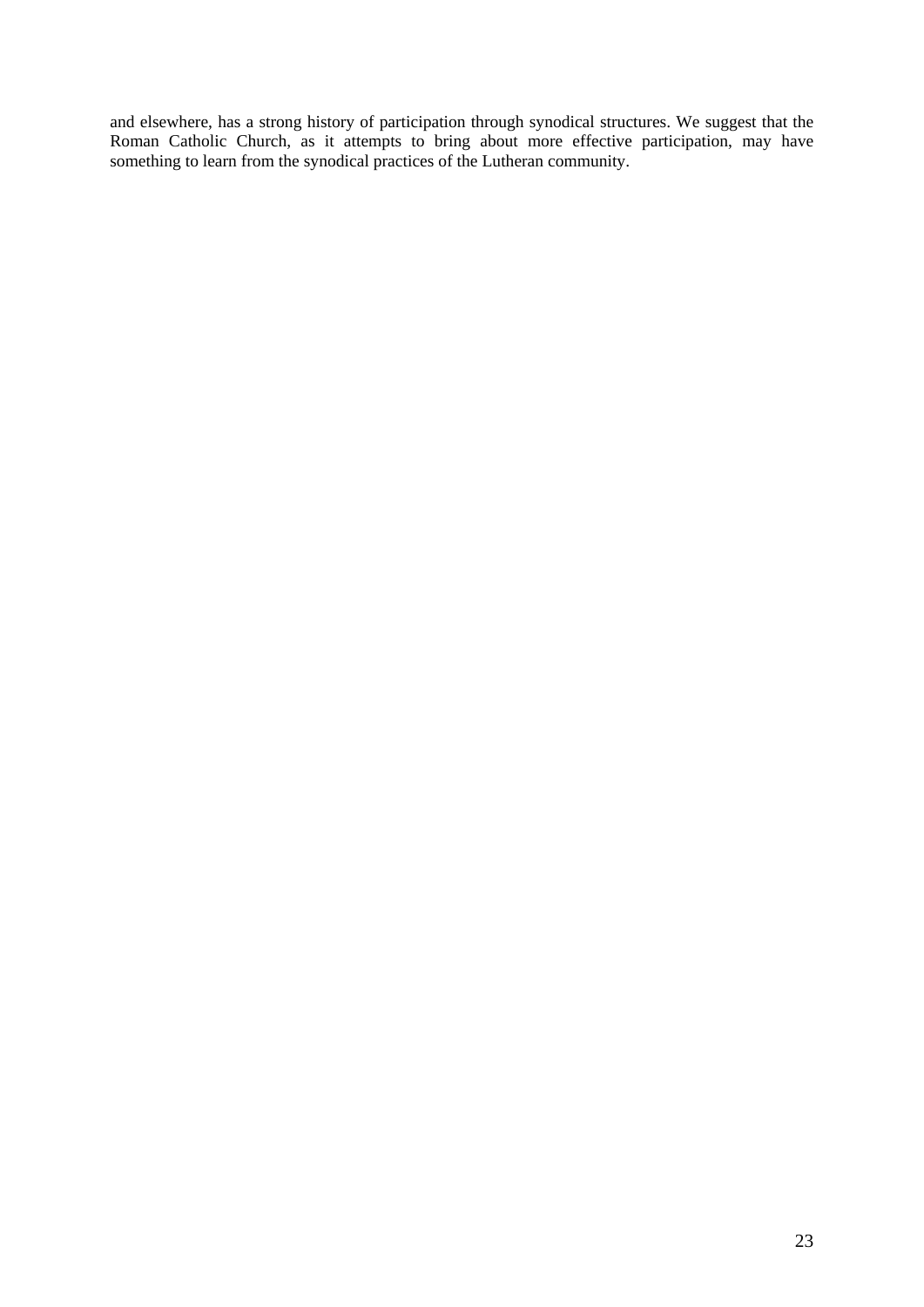## **6. Pastor and Bishop**

116. Lutherans and Roman Catholics agree on the divine institution of the pastoral ministry in the church. They agree that this apostolic ministry is conferred by a rite of ordination that includes the laying on of hands. They agree on the distinction within the one ministry of the pastor/priest and the president/bishop. Both churches see these as united in the one pastoral ministry of the church. Where we have differed is that Lutherans see the pastorate as a full expression of ordained ministry, while Roman Catholics see the episcopate as the fullness of ordained ministry.

#### *Roman Catholic Understanding*

117. The Second Vatican Council teaches that the bishop possesses the fullness of the sacrament of orders (*LG* 21). It sees the bishop as a member of the college of bishops and as a successor to the apostles. By ordination with the laying on of hands, the one apostolic ministry is entrusted in varying degrees to bishops, priests and deacons: 'Thus the divinely established ecclesiastical ministry is exercised on different levels by those who from antiquity have been called bishops, priests, and deacons' (*LG* 28). With the phrase 'from antiquity', the Council can be seen as recognizing complexity and diversity in the way ministry was understood and practised in the early church, as well as affirming the long and ancient tradition of the three-fold order.

118. In fact, the Second Vatican Council instituted a major reform of the Roman Catholic understanding of the ministry, bringing it into closer relation to the dominant patristic tradition and the Eastern churches. Before the Council – and indeed in the sixteenth century – one strand of Catholic theology, which has a history that goes all the way back to St Jerome, could hold that the priesthood is the full expression of ordained ministry. In this theology, what was distinctive about the bishop was thought of as simply the new authority (jurisdiction) conferred on him. One result of this strand of theology was that, while the bishop was always seen as the ordinary minister of ordination, there were extraordinary cases where priests ordained other priests and deacons.

119. Another implication of the Council's teaching affirms the Roman Catholic conviction that the bishop receives a particular gift of the Spirit in episcopal ordination. Through this consecration he remains a bishop for life.

120. With the Second Vatican Council, the Roman Catholic Church embraced the theology in which the bishop is ordained as sign and agent of the communion of the church in a particular place. The reform of the Council means that the presbyterate, along with the diaconate, belongs to the one sacrament of ordained ministry, which is understood to be exercised in its fullness by the bishop.

#### *Lutheran Understanding*

121. Lutherans speak of unity in the ministry of pastor and president/bishop and see the foundation for this in the unity of presbyter/bishops in New Testament communities, in the early church and in later times. This unitive view of ordained ministry is also expressive of the primacy and predominance in the church of the proclamation of the one gospel in word and sacrament for the sake of arousing saving faith in the one Lord, Jesus Christ ('In order that we may obtain this faith, the ministry of teaching the gospel … was instituted', *CA* 5). Whether pastor or bishop, the focus is on the one word of God's grace in Christ, which is proclaimed, celebrated sacramentally and witnessed to in word and deed; 'the one who hears you hears me' (Luke 10:16). Although Lutherans have not seen the need to have an additional ordination of president or bishop, the President of the Church with representatives of the college of presidents installs presidents with laying on of hands and prayer for the Holy Spirit. Lutherans regard ordained ministry as a form of apostolic succession, namely the succession of the ministry of the apostolic word.

122. Lutherans could speak here in terms of a dynamic co-inherence of one office in the other rather than in hierarchical terms. This is not to deny difference or to collapse one into the other. Oversight is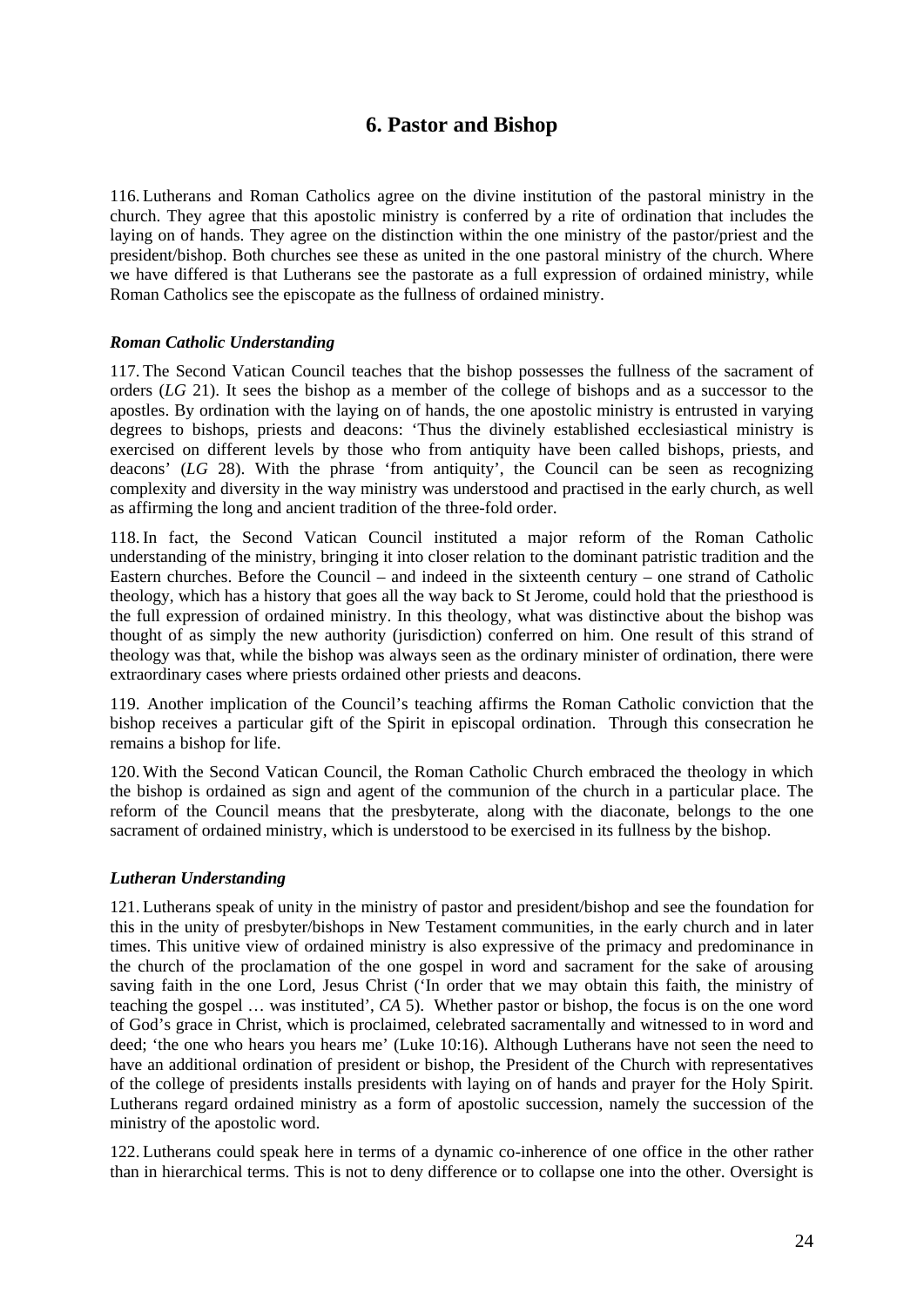essential and belongs to all pastors in their ministry. From this perspective, the Lutheran view is that the office of bishop subsists in the pastoral office. Because of his calling to exercise oversight over a wider region, the bishop is pastor of the pastors and therefore first amongst equals.

123. As we have seen, ordination by presbyters preceded the Reformation. The Reformers employed such ordination in the emergency situation they faced. Nevertheless, they fundamentally upheld the idea of episcopal succession of office and listed the ordained ministry, rightly understood, as a mark of the church (*LW* 41, 154). Speaking of the office of bishop, the *Apology* said, 'Our earnest desire is to keep it' (*Ap*. 14.1, 2).

#### *Towards reconciliation*

124. The recognition by Roman Catholics of a theology in their own history, where the fullness of ordained ministry was found in the presbyterate, can help them appreciate the historical circumstances that have led to the Lutheran position.

125. Lutherans recognise that in their own church life, something of the oversight exercised regionally by the president (himself an overseer and shepherd), is brought to the local parish and congregation in the shepherding role of pastors. This can help them appreciate the current Roman Catholic understanding of the relationship between bishop and priest.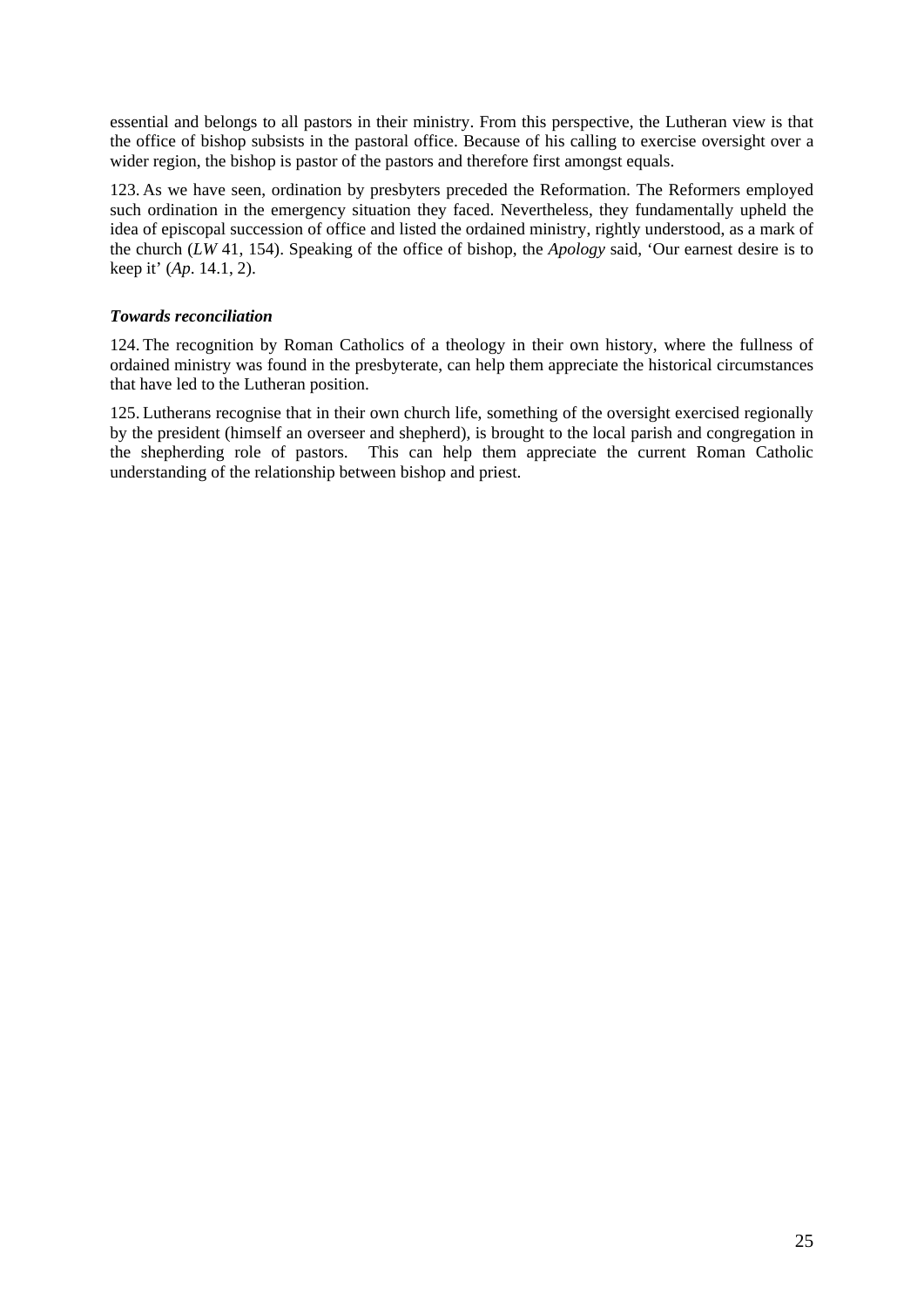## **7. Future Steps**

126. The dialogue about ministry between Lutherans and Roman Catholics now takes place in an entirely new context, because of our fundamental agreements on the doctrines of justification and the eucharist.

127. Lutheran concerns about Roman Catholic ministry once were primarily centred on the doctrine of justification, and on the Roman Catholic view of the eucharist, particularly its view of transubstantiation and sacrifice. We have reached substantial agreement on these issues, and Lutherans reaffirm their recognition of the authenticity of Roman Catholic ordination and eucharistic celebrations.

128. Lutherans ask Roman Catholics to respect their conviction that God has been with them in their church order and their pastoral ministry. Whether the title president or bishop is used, the office of oversight helps Lutherans to preserve and promote the primacy of the gospel of Jesus Christ by responsibly exercising a ministry of oversight in loving service of Christ and his church.

129. Roman Catholics hope that Australian Lutherans will come to share more fully with them in a common theology of the bishop in the life of the church. While this may involve a change of language from president to bishop, the more significant change would be part of that on-going reform, embracing in ever deeper ways the ancient common tradition of the church, in which the bishop was seen as sign and agent of communion in a local church.

130. We see the future in terms of steps towards full mutual recognition and reconciliation of our ministries in a reconciled church. This mutual recognition will be based upon our common understandings of such fundamentals as the gospel we preach, justification, baptism, the eucharist and the apostolic ministry in the life of the church.

131. In finding common ground and acknowledging our differences, we believe we have opened a way for greater mutual recognition of how Roman Catholics and Lutherans safeguard the ministry of oversight in the office of bishop/president. In particular, we see the need for our bishops and presidents to proclaim the gospel with a unified voice to our Australian community. Because Jesus prayed 'that they may all be one' (John 17:21), we believe that God is calling our churches to consider practical ways in which the office of bishop and the office of president may be so ordered as to facilitate the move towards full communion. Moving in the direction of full communion will demand that we address the following challenges.

#### *Challenges*

132. In different ways in the theology of both our churches there is an understanding that the apostolic ministry can be preserved in certain circumstances even when there are variations in structure.

133. In Roman Catholic theology, there is an understanding that in the life of the church God can offer grace even when institutional structures are seen as inadequate by standards of another time or place. In the light of our new context, that of fundamental agreement on the doctrines of justification and the eucharist, and in the light of our growth towards agreement on oversight and the office of the bishop within the common tradition of the church, Roman Catholic members of the dialogue ask their church authorities to consider that the Spirit of God might be leading them to recognize the authenticity of the Lutheran ministry and of eucharistic celebrations of the Lutheran Church.

134. In Lutheran theology, there is an awareness that in the life of the church, the grace of God continues to work effectively wherever the gospel is preached and the sacraments are faithfully administered, even at times when the outward structures of church government and oversight have been lacking or are flawed. At the same time Lutheran members of the dialogue ask their church to remember that it was not the office of bishop that was at the heart of the Lutheran critique of bishops, but the way that the office was exercised in a particular historical situation. The Augsburg Confession does not call into question the office of bishop. In light of recent agreements with Roman Catholics, the renewal that has taken place in the Catholic Church, and our own history and theology, it is a good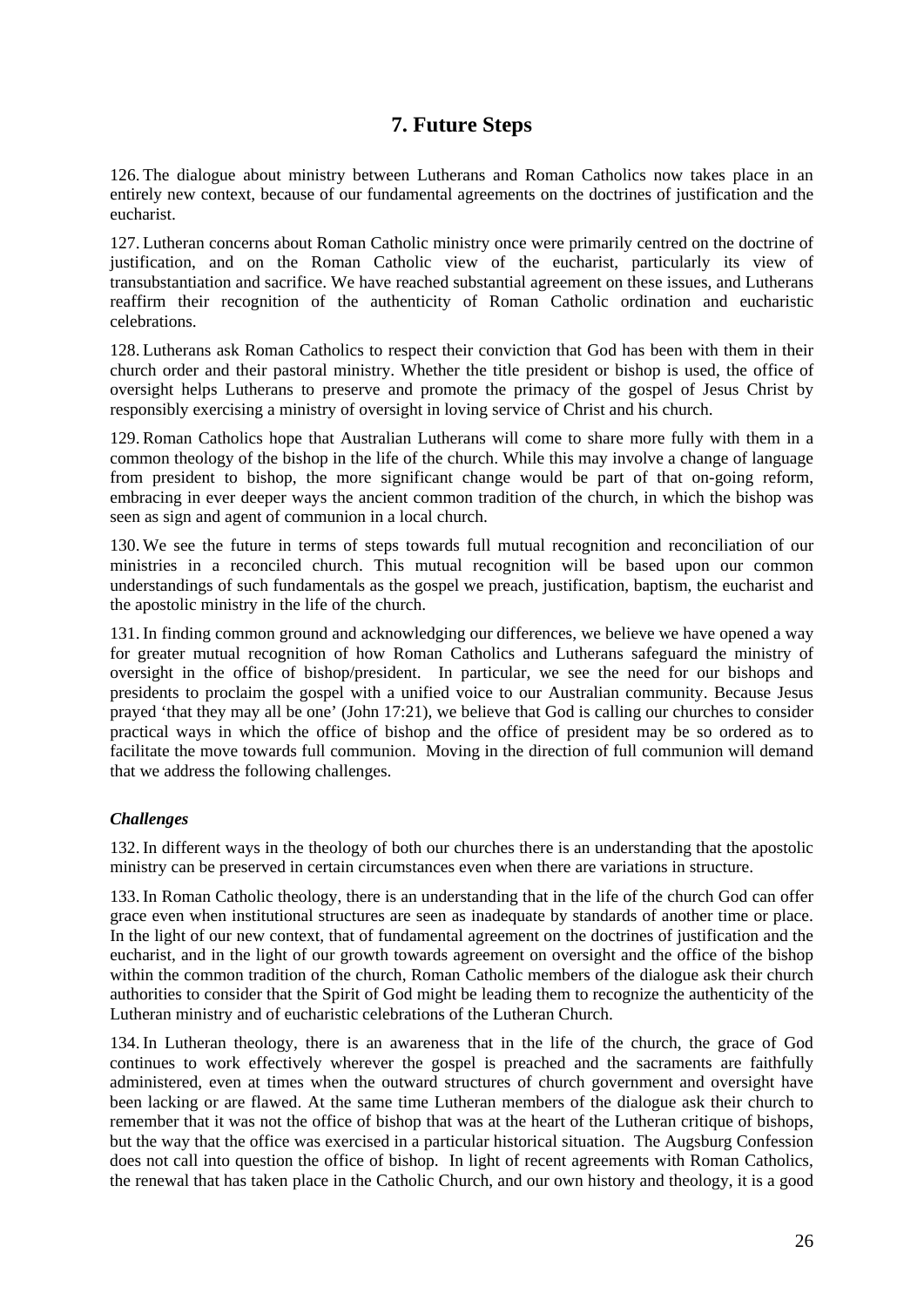time to continue to explore the Lutheran understanding of the role and function of presidents. The Lutheran members also encourage the Lutheran Church of Australia to recognise and uphold the distinctiveness and unifying role of the office of president/bishop, and to build upon, renew and deepen its understanding of the apostolic and catholic nature of the office.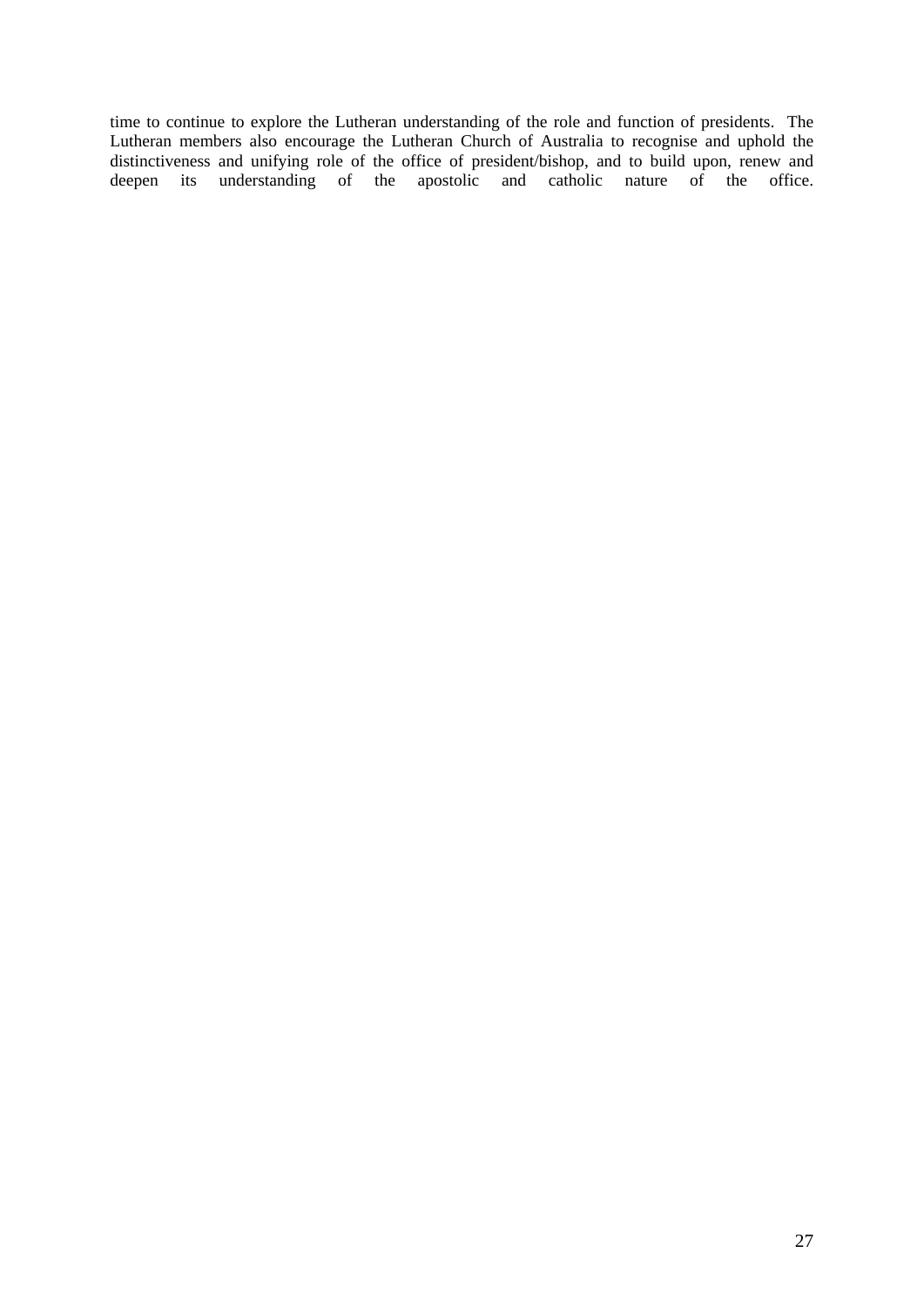With gratitude to God, we the participants in the dialogue, entrust to our churches the results of our work, prayer and reflection on the ministry of oversight.

#### **Lutheran members**

The Rev Stephen Haar The Rev Michael Hassold (until November 2004) Mrs Margaret Hunt Ms Wendy Mayer (until August 2004) The Rev Fraser Pearce (from March 2005) The Rev Andrew Pfeiffer (from May 2005) The Rev Maurice Schild The Rev Lance Steicke Mr Mervyn Wagner The Rev Roger Whittall The Rev Mark Worthing (until November 2006) The Rev Dean Zweck (co-chair)

#### **Roman Catholic members**

The Rev Greg Brett CM (until August 2006) Sr Mary Cresp RSJ The Rev Denis Edwards (co-chair) The Most Rev Leonard Faulkner, Archbishop of Adelaide (until August 2002) The Rev Gerard Kelly Ms Josephine Laffin (from August 2004) The Rev James McEvoy The Rev Laurence McNamara CM (from March 2007) The Most Rev Gregory O'Kelly SJ, auxiliary bishop in Adelaide (from March 2007) The Rev Kevin O'Loughlin (until November 2006) The Rev Michael Rodger (until November 2003) Ms Marie Turner The Most Rev Philip Wilson, Archbishop of Adelaide (from March 2002)

August 2007